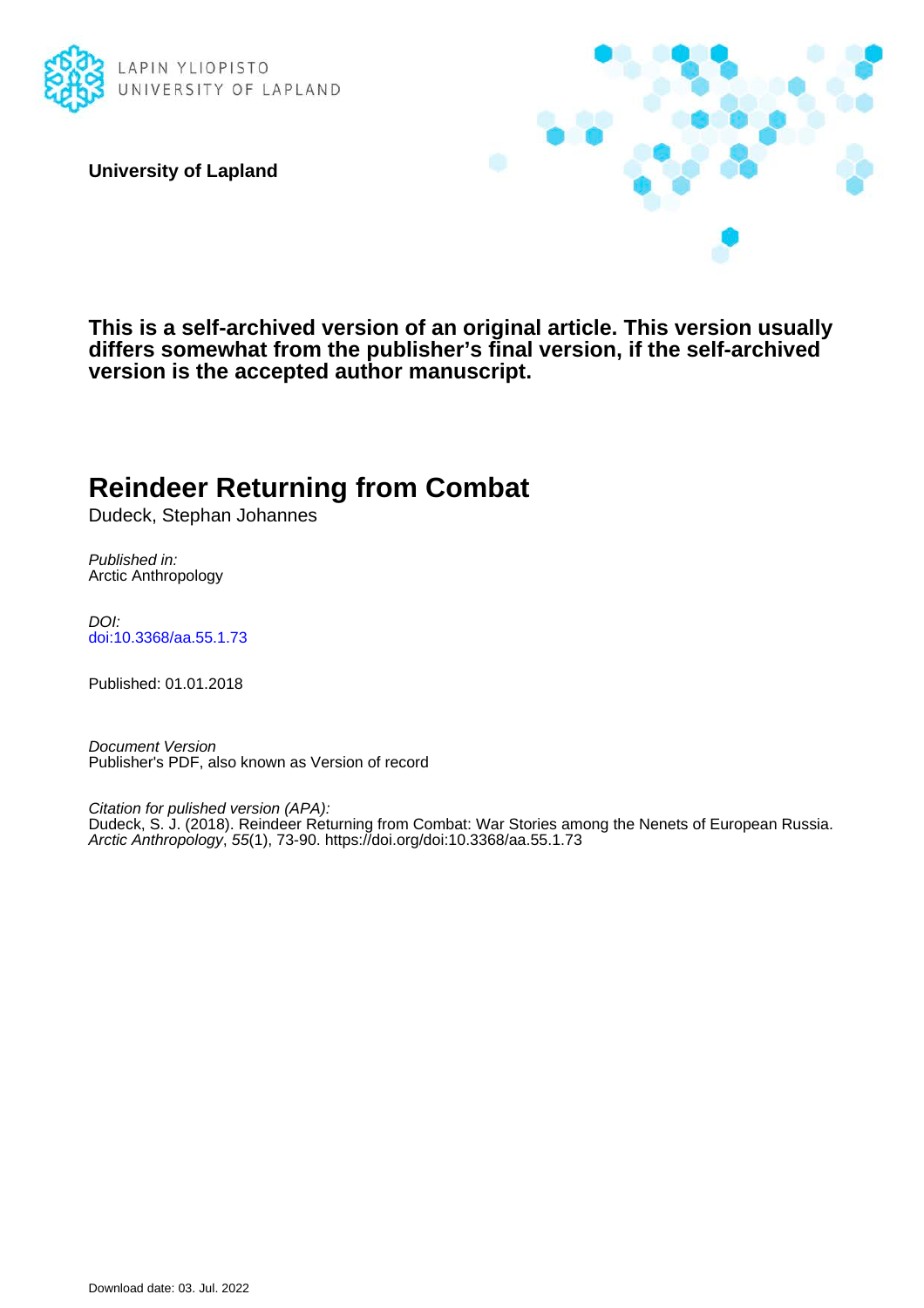# **Reindeer Returning from Combat: War Stories among the Nenets of European Russia**

# **Stephan Dudeck**

*Abstract.* The following paper sheds new light on the Second World War oral history of the Nenets—indigenous people living in the northwestern part of the Russian Arctic. The participation of Nenets reindeer herders is commemorated and celebrated as part of the antifascist heroism of the Soviet people in the public historical discourse. Parts of the personal life stories Nenets elders shared in this research show striking differences to the public narratives of war. The paper analyzes the research setting as part of an oral history conducted with anthropological methods in order to learn about the Nenets historical experience as well as the Nenets ways of telling stories. The oral-history interview is perceived as a performance and an emergent dialogic relationship involving the social relations of the narrator, the research setting, as well as the relation of the storyteller with different audiences.

*For an experienced event is finite—at any rate, confined to one sphere of experience; a remembered event is infinite, because it is merely a key to everything that happened before it and after it.*

*(Benjamin [1929]2005:238)*

Sitting in a small kitchen with Nenets elders recording the oral history of their community, they regularly asked me about the way my own family would remember certain historical events. It made me realize that I was not merely an instrument to record these stories but reminded me once more of the often discussed dialogical character of oral history and the striking differences of oral recordings to written historical documents (Bodenhorn 1997;

Cruikshank 1981, 1990; Portelli 2005). This paper presents unseen aspects of the Nenets involvement in and the scope of the Nenets remembering of the Second World War, or the Great Patriotic War as the Soviet participation is called in Russia. I will weave the stories and historical events into the argument that oral history emerges and establishes itself in dialogical relationships. To understand the character of these relationships I will introduce three aspects—the relations with the public discourse, within the cultural intimacy of the community, and with the researcher. I will contextualize the stories in their cultural and historical context but also analyze and reflect on the fieldwork situation. The aim is to facilitate a deeper understanding of the way Nenets tell stories in an oral-history research project aimed at making these

*University of Lapland, Arctic Centre, Pohjoisranta 4, FI-96200 Rovaniemi, Finland; European University at St. Petersburg, Faculty of Anthropology, Gagarinskaia Street 3, 191187 St. Petersburg, Russia; The Centre of Arctic and Siberian Exploration of The Sociological Institute of the Federal Centre of Theoretical and Applied Sociology of the Russian Academy of Sciences, ul. Krzhizhanovskogo, d. 24/35, korp. 5, 117218 Moscow, Russia; sdudeck@ulapland.fi*

ARCTIC ANTHROPOLOGY, Vol. 55, No. 1, pp. 73–90, 2018 ISSN 0066-6939 © 2018 by the Board of Regents of the University of Wisconsin System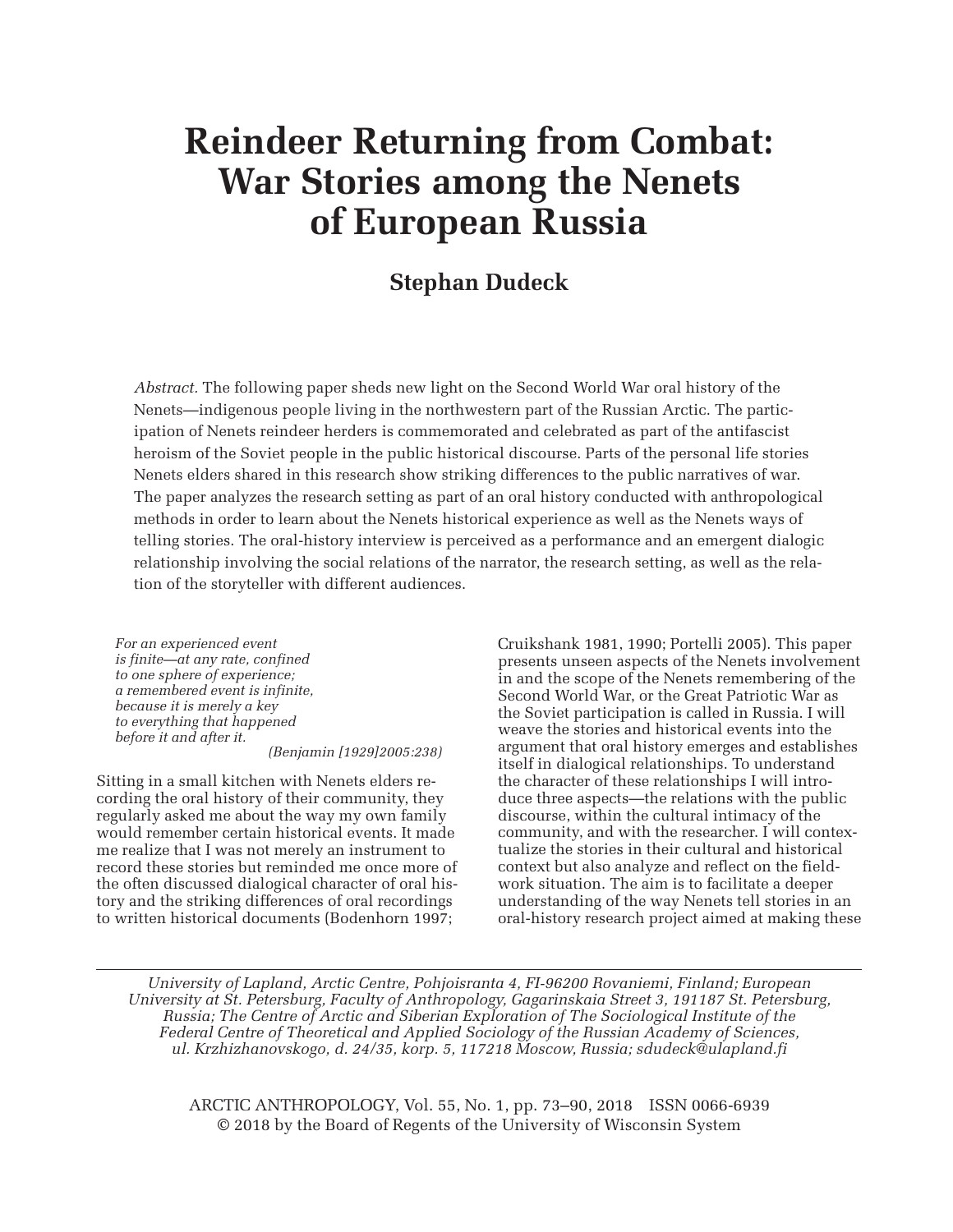stories available to a wider public. However, the paper cannot serve as a representation of Nenets oral history or even the Nenets' oral history of World War II. This would require the coauthorship of storytellers and local activists to give indigenous voices a more prominent stand. I employ the Nenets stories of World War II experiences as case studies being aware that this is justified by the ongoing work on public presentation of the materials produced in collaboration with Nenets partners. Very little literature is yet available on the Nenets' or any other indigenous people's experiences of the Second World War despite its prominence in public commemoration in indigenous communities throughout Russia. Here, I choose examples first of all as they serve to demonstrate the multilayered and polyphonous character of oral stories told by the Nenets elders.

# **Nenets History**

The Nenets are an indigenous people of approximately 45,000 members inhabiting the arctic part of Russia in the vast tundra zone from the Kola Peninsula on the border to Norway up to the Taimyr Peninsula in Siberia. Approximately 7,500 Nenets live in the European part of Russia in the Nenets Autonomous Okrug (NAO), the region this paper is based on. They are famous for maintaining a nomadic reindeer-herding lifestyle (Forbes et al. 2009), even if nowadays a great number of Nenets are not engaged in reindeer herding but work in other professions in permanent settlements (Liarskaya 2009). There is some literature on the history of the Nenets published in English (the only general work is Golovnev and Osherenko 1999). Most research deals with particular historical phases and events like the conversion to Christianity and resilience of traditional beliefs (Lukin 2012; Toulouze 2011; Vagramenko 2017; Vallikivi 2003), resettlement and sedentarization (Leete 2004; Lukin 2017; Tuisku 2001), introduction of literacy and schooling (Liarskaya 2004, 2009; Toulouze 1999, 2004), very noticeable forms of resistance (Golovnev 1997, 2000; Laptander 2014; Leete 2005; Vallikivi 2001, 2005), or the history of reindeer herding and land use in general (Stammler 2005). Although most of these works are based extensively on oral histories and stories collected among the Nenets, the authors, with some exclusions (Laptander 2014, 2017; Lukin 2005, 2017), do not reflect on the specific character of Nenets oral traditions, the cultural context of storytelling, or the implications of the circumstances of research. Stories about the experiences of Nenets during the Second World War and their participation on the front lines, as well as events in the hinterland, are almost absent from scientific literature. The only exception is

the historical research of Waling T. Gorter-Grønvik and Mikhail N. Suprun (2000a) that I discuss later. The research of Veli-Pekka Lehtola (2015) on the experience of the Sámi in Finland could serve as a comparison to the Nenets experience; however, he concentrates on the well-known evacuation experience of the Sámi and widely employs oral sources without discussing the particularity of oral history. Susan A. Crate (2002) is another author employing indigenous oral history of the Second World War in her work. The Viliui Sakha stories she presents bear witness to the hardship and tragedy as well as possibilities of survival, the injustice of repression, and the unquestioned necessity for the men to leave to the front lines of the war.

### **Research Method**

The research this paper is based on was conducted during eight months in the NAO (Fig. 1) in the European part of Arctic Russia. Its task was to collect stories among the European Nenets (Dudeck 2013,  $2015<sub>b</sub>$ .<sup>1</sup> I was usually recommended to the elders by relatives or had met them before at some of the frequent cultural events in the regional capital Naryan-Mar or the villages. My project partners suggested starting with the oldest and what they considered to be the best storytellers. Similar to the experiences made by Petra Rethmann (2002:130) in the Russian Far East age, and the anticipated amount of life experience obviously played the deciding role for the project partners to choose interviewees from their communities, but authority and charisma as well as kinship links to the activists in the association of indigenous peoples "Yasavay" were also important. Sometimes the interviews were undertaken in collaboration with a companion whom the interviewed person knew already and trusted (on their importance cf. Berreman 2007). In a number of cases, some relatives were present, but the classical version of the interview was long conversations face to face at the kitchen table with tea and some food served during or after the interview. Often I had to overcome some hesitation at the beginning. I told the persons interviewed about the aims of our project, about myself, and shared some knowledge already acquired during our fieldwork and other interviews. The conversation became more vivid, and my honest interest and patience to listen was subsequently rewarded. I usually just tried to provide some starting questions and then follow the themes that came up naturally and the stories that the elders decided to share. Later, I took up the themes discussed as being important for the interregional comparison with members of the research project in advance<sup>2</sup> and asked about things not yet touched upon. Never did I push into themes the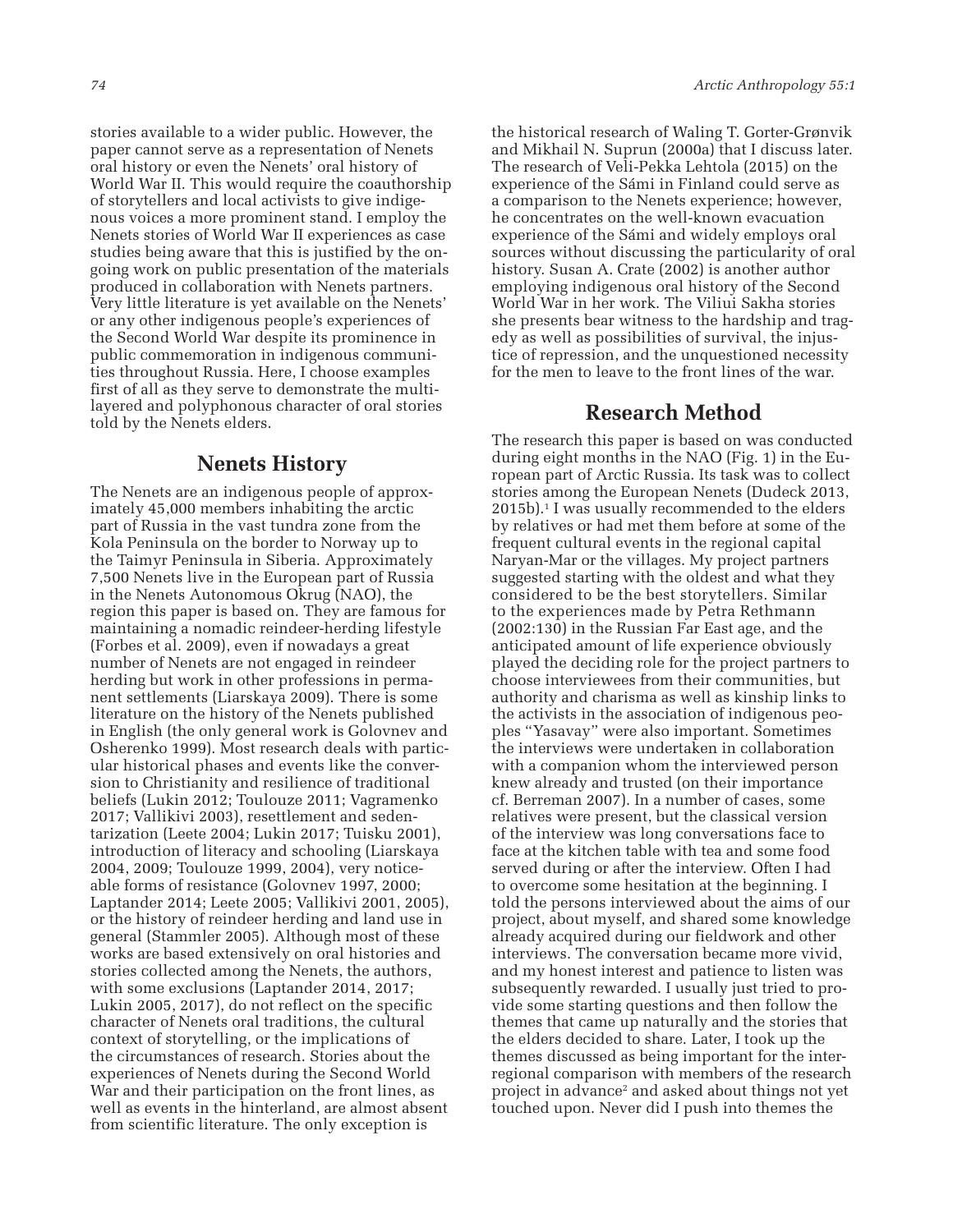

**Figure 1. Location of the Nenets Autonomous Okrug.**

interlocutor showed no interest in or was even hesitant to speak about.

Almost all stories were recorded from women. The female elders are more willing to share stories to outsiders in their village homes, and they are demographically in the majority in these villages. "Yasavey's" demand to start with the oldest representatives of the communities also contributed to the gender bias, as indigenous women's life expectancy is considerably higher. Male storytelling is more often associated with practices in the geographical landscape and to places where particular events happened, while women's storytelling seems more connected to the social landscape, to friends and foes, to certain relatives, and to other families. Most of the stories by men were collected while coming across certain places or engaging in certain activities that triggered the memory of stories either told on the spot or the move or later on back in the tent or settlement (for the importance of place-names in oral history, see Cruikshank 1990). Women tend to tell stories at the kitchen table, while men are often cautious about this kind of storytelling, associating it with gossiping or even making facts up and cheating guests. The kitchen table situation was the dominant one for recording stories on an electronic device. I was often not able to record stories told by men somewhere on the road, which also contributed to the severe gender bias.<sup>3</sup>

# **Theoretical and Methodological Approaches of Oral-History Research in the Arctic**

It became almost commonplace in the literature on oral history in the Arctic that oral forms of narration about the past vary considerably from the written texts of classical historical documents (e.g., Bodenhorn 1997; Cruikshank 1981). "Oral traditions are texts to be heard, not documents to be stored," states Cruikshank (1990:54), yet researchers also notice the emphasis of local elders and educators on the competence in understanding the fixed and textual information as well as the variable and performed oral ways of storytelling—the skills to understand and to make understand, the abilities to listen the right way, and to put things in context and perspective (as emphasized in Bodenhorn 1997). Petra Rethman's (2002:130) statement is valid for other Arctic communities as well:

The narrative is significant because it relates Koriak views on regional events, teaches younger generations (and researchers) something about these views, and attempts to maintain and pass on parts of traditional knowledge that in particular younger Koriak women and men see as vulnerable to loss.

The question if oral history as an oral account of events in the past is valuable as a historical source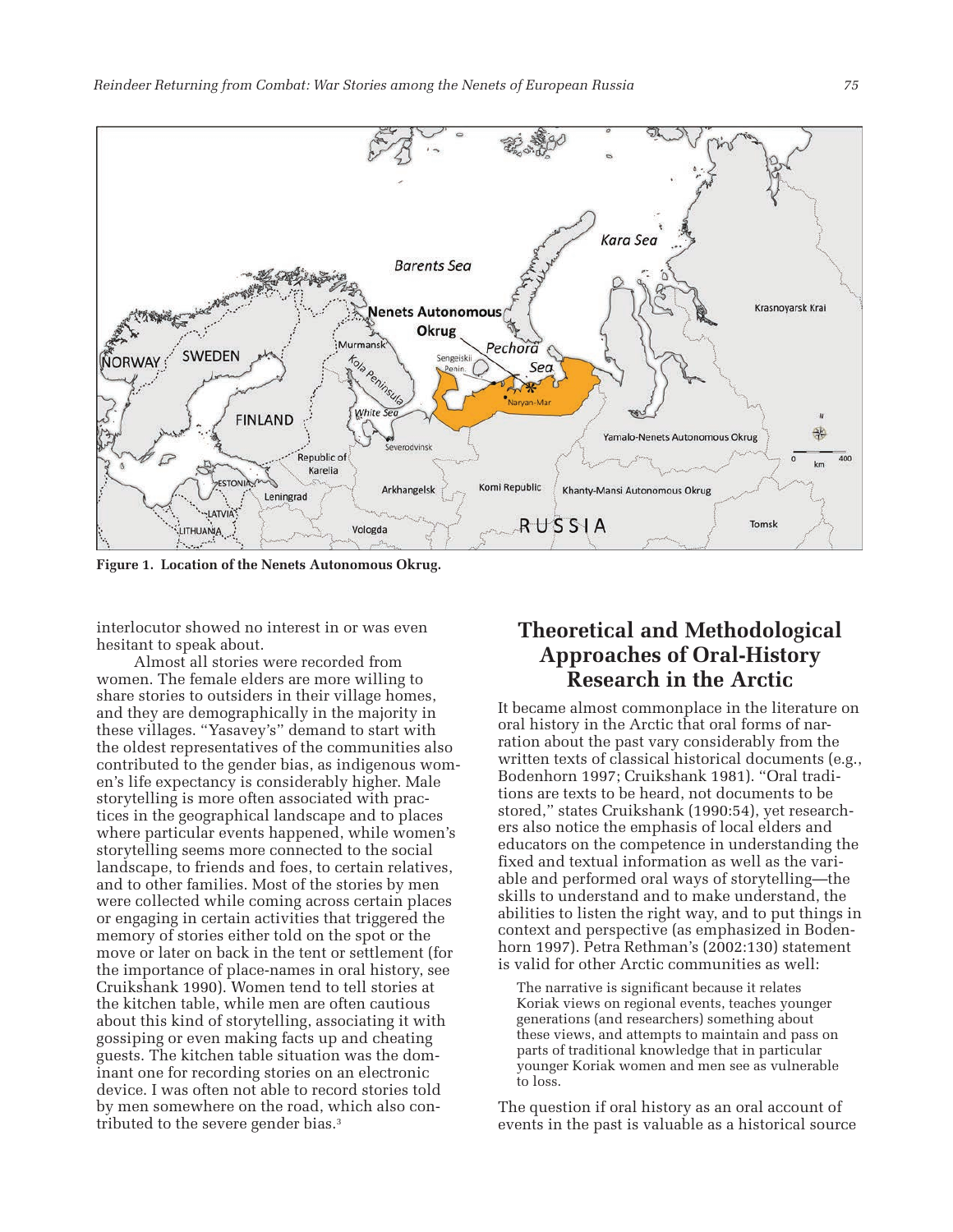about that past or as an anthropological source about the cultural and social here and now of the community of commemoration is more and more not seen as an either-or (Crate 2002, 2006; Crowell and Oozevaseuk 2006; Cruikshank 1990). Allesandro Portelli (2005) points to the dialectical relationship comprising

a fact in the past, the historical event; a fact of the present, the narrative we hear; and a long-lasting, fluid relationship . . . [involving] the historical significance of personal experience on the one hand, and the personal impact of historical matters on the other (see Rethmann 2002:123 for similar portrayal).

There seem to be two preconditions for the researcher to be able to grasp the historical as well as the social meaning of the stories. One is the access to the cultural context through the classical participation of anthropological fieldwork that allows learning about local knowledge systems and ethics embedded in the everyday (Agar 1980; di Leonardo 1987). It means to learn the skills to hear, to ask the right questions, and to understand the context of actions and performances (Ingold 2014). Questions of social context seem to circle around three basic entities: the individual life; the family, including the temporal dimension by referring to the ancestors; and the village, locality, and environment as the spatial dimension. (Thompson 2000). The individual story of one's own biography involves a culturally distinctive construction of the self and ideas about agency that are collectively and socially framed (Maynes et al. 2008). The emic perspective, "what those testimonies mean to the people who transmitted them" (Joyner 1979:48) and "the place and meaning of the event within the lives of the tellers" (Portelli 2005) has to be taken into account as "interviewing operates within culturally specific systems of communication" and "the interview is a relationship embedded within particular cultural practices and informed by culturally specific systems and relations of communication" (Thomson 1998:581–82).

The other precondition is the embeddedness of oral-history work in collaborative agendas in which local communities and researchers find appropriate ways of reciprocity. This becomes more and more part of best practices in social-science research with indigenous groups especially in the Arctic, but it primarily provides an entrance to cultural intimacy (Herzfeld 1997) as the place to learn how to understand the stories (Simpkins 2010). Cultural competence acquired during such engagement allows the researcher to listen to what is told between the lines, what is omitted and silenced and why (Joyner 1979:51; Simpkins 2010; Thomson 1998).

The focus should not be on "getting information before it is too late" but on developing mechanisms for its continued transmission: school curriculum projects, local museums, usable orthographies and training for Native people who want to work with and develop those materials (Cruikshank 1981:86).

Other questions come up, when the research produced already a corpus of recorded stories. Duranti (1986:239–324) raises questions of competency or rights, and I would add power, over the interpretation of oral stories. Agency remains primarily with the storyteller as she or he can employ linguistic devices in order to shut down or open up ways of single or multiple interpretation of parts of her narration through emotional or moral evaluation or, on the contrary, absence of such, and can switch between a descriptive or reflexive mode (Denzin 1989:126; for the Nenets see Laptander 2017). The storyteller refers and adjusts in most cases to the linguistic and cultural competencies of the interviewer. It is up to the "art of listening" of the interviewer to enable the dialogue, to ask the "right" questions and to refrain from the "wrong" ones, which demonstrates that the interviewer is a respectful person and able to learn (Portelli 2005). However, often the narrator has no intention to inform all among the present or imagined public to understand in the same way as Duranti (1986:243) remarks. The narrator can include hidden messages or meaning understandable to some, but not to others. The storyteller can leave messages "between the lines" (cf. Simpkins 2010). This is especially obvious in joking and humorous stories, where it takes different time and competence for different audiences to understand. Folklore often includes esoteric levels of meaning for the ones initiated into the appropriate knowledge and "reading" of the metaphorical language. Most authors stress that oral performances are, per se, polysemic and contain multiple layers of meaning, not fixed but open to diverse modes of usage, which are difficult to represent in a logical and rational textual analysis (Cruikshank 1994; Peltonen and Salmi-Niklander 2007:7; Portelli 2005). The ideas about authorship in oral history may differ significantly from hegemonic concepts in the West (Morrow 1995; compare also Foucault 1979). We can consider oral history therefore as a coproduction of stories with different people involved: the ones who ask, the ones who tell, and the ones who listen. Bakhtin's (1984:18) understanding of multivocality is valid for the oral stories recorded among the Nenets as well as for Dostoyevsky's novel:

Constructed not as the whole of a single consciousness, absorbing other consciousnesses as objects into itself, but as a whole formed by the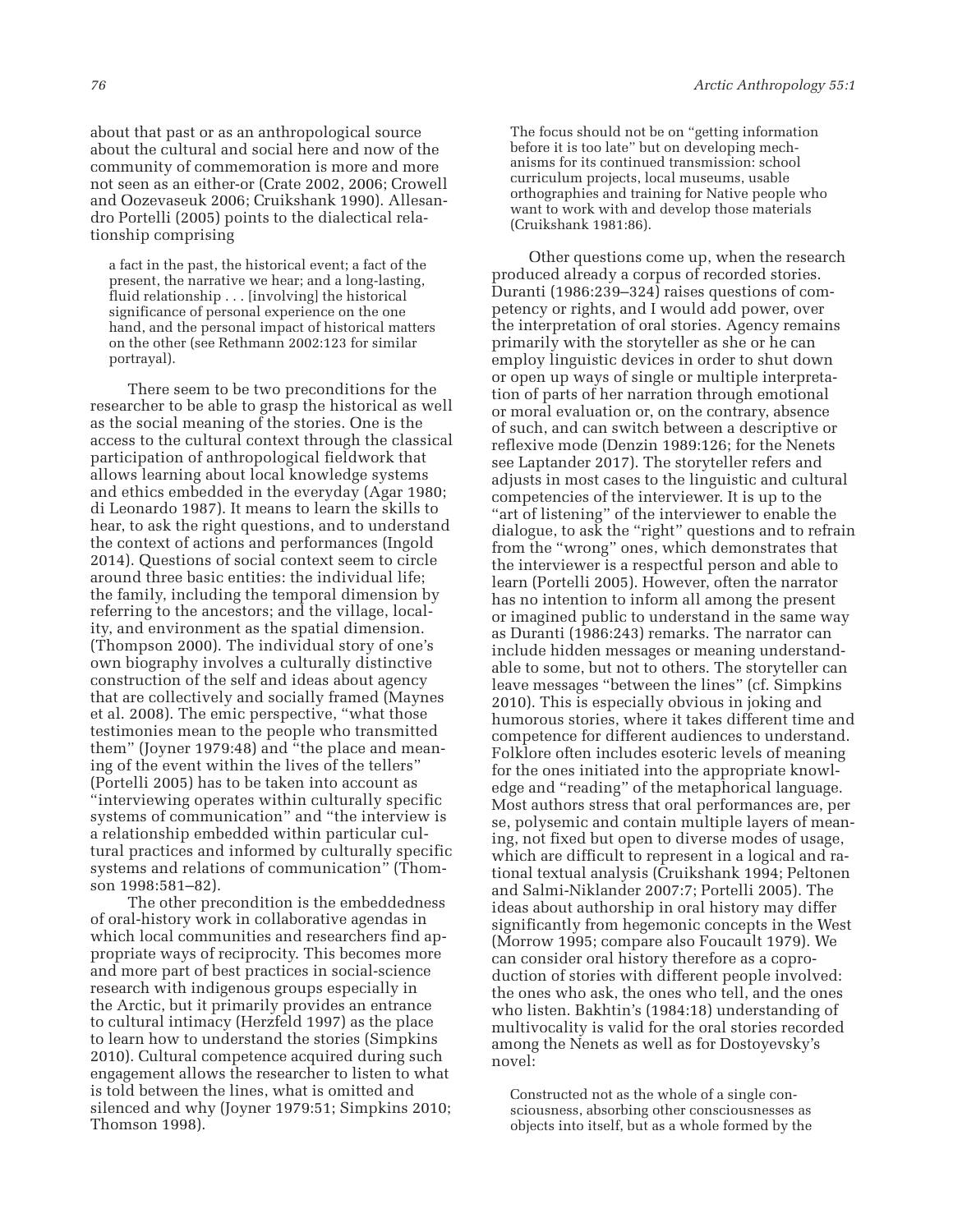interaction of several consciousnesses, none of which entirely becomes an object for the other.

It was not until the 1970s when oral historians started to discuss the role of subjectivity, not only as a factor that could "distort" the historical information and the involvement of the researcher in the storytelling as an "intrusion" (Yow 1997:57–58). Researchers began to pay attention not only to the role of the oral historian but also to the creativity and intentionality of the interviewee and the intersubjectivity or shared authorship of both (Denzin 1989; Grele 2007). In this way the oral-history story emerges out of the dialogical interplay of voices in two dimensions—a synchronic and a diachronic, in other words: "There are seemingly two relations contained in one—that between the informant and the interviewer, and that between the informant and his own historical consciousness." (Grele 1975:289; cf. also Peltonen and Salmi-Niklander 2007:5). Building on the writings of Mikhail Bakhtin, oral historians reflected more and more on the dialogical relationships in oral-history telling (cf. Chambon 1995). Besides the storyteller, not only the researcher but also the audience (the storyteller's own community as well as the anonymous listener/reader of recorded oral history) has to be seen as a coauthor in oral stories (cf. Grele 1975:289, 2007; Jaago and Kõresaar 2008:21). Oral history is an interactional discourse. The textual surface, the plot, and the interpretation of a story are joint achievements of narrators and audiences as speech is intersubjective by nature.

Performativity means that the stories as acts of communication and knowledge sharing do something with the involved actors. They inform and in that way transform the listener, but they aim as well at the social status of the performer, to confirm and enhance her or his role as a legitimate source of information. Oral stories are not detached texts standing on their own and are not easily transferable physically to different times and places of reading independently of the personal relation between storyteller and listener. Their performative power lies in the fact that the storytelling is transforming the status of the listeners. They become included in the group of people that share common knowledge, they transform from ignorant to knowledgeable persons. Alessandro Portelli (2005) considered oral history to be embedded into a learning relationship (something Tim Ingold [2014] mentions as well). Portelli (2005) makes the important observation: *"Common ground makes communication possible, but difference makes it meaningful*." The shared knowledge establishes a social relationship between the storyteller, the social groups that share the oral tradition, and the person that listens to the story for the first time.

Oral history in the Arctic is often recorded in an intimate setting at home and in contrast to public forms of commemoration in museums, monuments, and official celebrations. Some researchers emphasize the potential of oral narratives as "a valuable source of critical commentary on official versions of history" (Rethmann 2002:131) or as rooted in Soviet propaganda and producing a nostalgic or heroic memory of the past (Crate 2002:152, 2006). Rethmann (2002:122) stresses the importance of the perspective of oral stories as a corrective to "an extensive ethnographic record on regional change in the Soviet cultural context." Others see the relation of practices of public and private memory as more complex (Cruikshank and Argounova 2000:98). Public education and celebration concentrate on the part of the past charged with pride and unity of the communities and values serving recognition and respect from the outside and omit the ambivalent and potentially contested. Alessandro Portelli identified three main sources for these voices that represent different social contexts in the story, the "I," the "We" (the community people identify with) and the wider society (Portelli 2005). Estonian researchers Tiiu Jaago and Ene Kõresaar (2008:19), following Portelli, speak in a similar way about "three layers" of oral history: the personal, the communal, and the institutional level. These different social contexts can obviously be paralleled with what Susan Gal (2005) called nested social relations of privacy (see also Ljarskaja and Dudeck 2012) that provide reference frames for storytelling.

# **Nenets Fighting in the Second World War**

Stories concerning the Second World War, either personal memories or memories of close relatives, came up during the research frequently. The commemoration of the war is one of the prominent themes of oral-history stories in the Russian Arctic as the indigenous groups inhabiting the remote periphery were heavily affected by its political, economic, and social consequences as was the whole population of the Soviet Union. Unfortunately, nowadays no first-hand memories of participants of the Second World War are available among the European Nenets anymore. Research on the oral history of the war told by indigenous groups remains a desideratum up to the present day, even if it is a central theme in oral-history research in other regions of Russia (Melnikova 2007). Rich local collections remain not yet archived or digitalized but serve as sources for popular books celebrating the indigenous contribution to local history (Kanev 2010; Khanzerova 2009).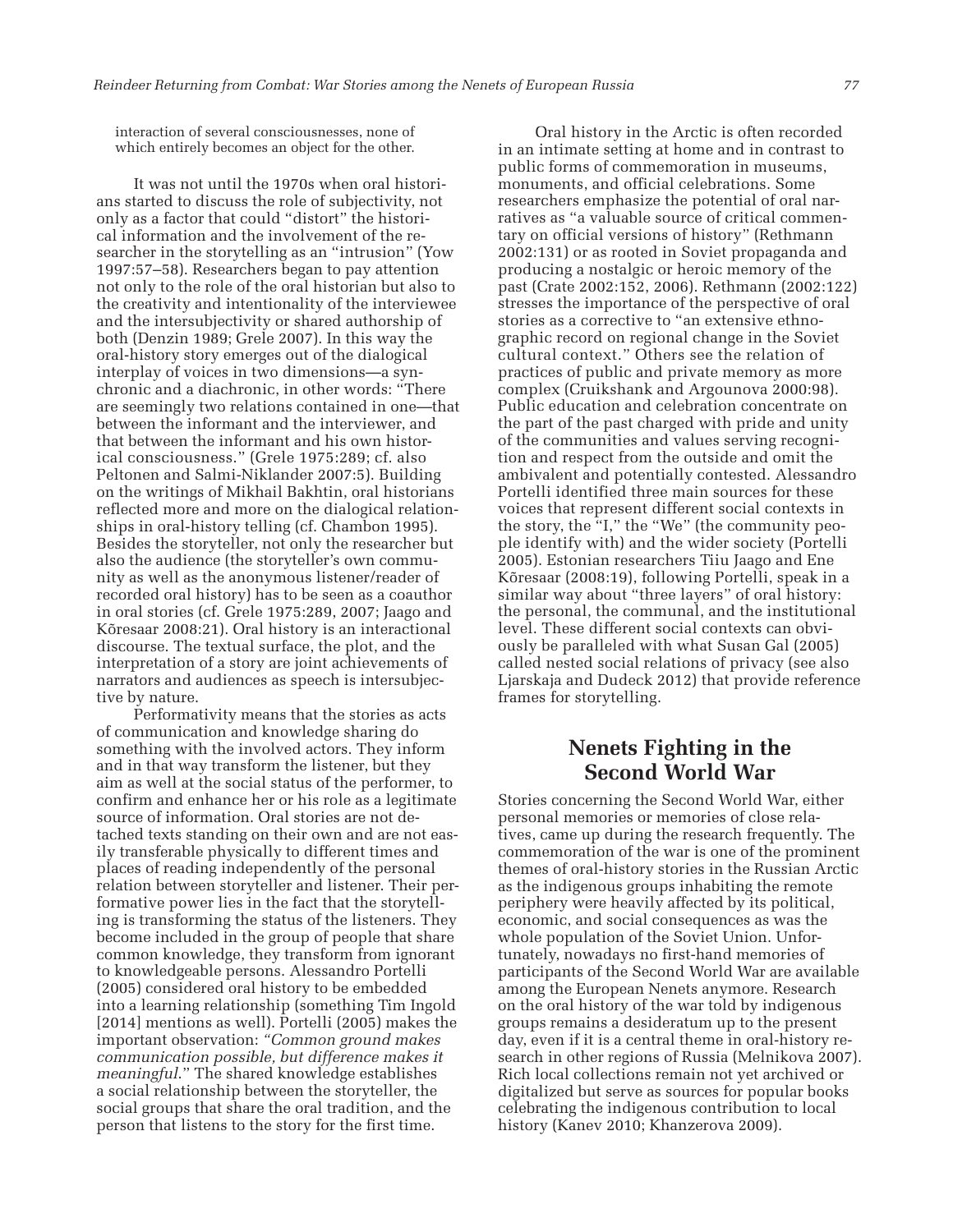For the first time in their history, Nenets men were drafted by the state to fight as soldiers in the Soviet war with Finland in 1939 (Kanev 2015). This might have also been the occasion when the Soviet military command realized that transport by reindeer sleds gave an advantage to the Finnish troops maneuvering in the Northern Forest during the harsh winter. After Germany attacked the Soviet Union on its northern flank at the Kola Peninsula to take Murmansk in 1941, the Soviet army decided to establish troops with reindeer sleds (Kanev 2010:53ff.). Sámi, Nenets, and Komi reindeer herders served with their trained draft reindeer and wooden sleds to transport people and material in the conditions of the Arctic winter from early 1942 until 1944. They were also employed in summer where reindeer sleds could be used on the tundra surface. Their main task was to transport weapons and ammunition to the front and return wounded soldiers. They were used to evacuate airplanes and ride behind enemy lines as well. The history of the reindeer fighting battalions is extensively researched using personal recollections from archives or published in newspapers (Kanev 2010; Kotkin 2000; Kyzïurov and Bukina 2005) or from interviews with veterans at the beginning of the 1990s (Gorter et al. 2005; Gorter-Gronvik and Suprun 2000a, 2000b).

According to the local historian Yuri Kanev (2010), around 600 Nenets, not 5,000 as published by Gorter-Gronvik and Suprun (2000b:327), went to serve in the reindeer troops in the Second World War. They provided more than 6,000 reindeer, most of them trained sled reindeer that usually made only a small part of the herd. One can conclude that the majority of draft reindeer of the Nenets, so crucial to their nomadic lifestyle, were collected at the front. This is the reason why some local reindeer-herding enterprises and administrators tried to resist the demand (Kotkin 2000:320–321). The reindeer were moved with the herders in the winter 1941/1942 to Arkhangelsk and transported by train to Murmansk. Losses on the road happened due to the lack of pastures and poorly organized ways of transport (Kotkin 2000:319–321). Almost a quarter of the whole population of the Nenets District was drafted to the war, and more than one-third of them did not return (Kostina 2010:16–17). In the reindeer fighting troops, the death toll was even higher, and roughly only half of the men returned (Gorter-Gronvik and Suprun 2000a). In addition to the trained sled reindeer, the Nenets reindeer herders had to deliver ten times more nontrained reindeer for war purposes to the state (e.g., for meat and hides) (Kostina 2010:12).

Gorter-Gronvik and Suprun (2000a) deal with the Nenets participation in Second World War fighting in some broader context of Nenets traditional warfare after Russian colonization and in conflicts with Soviet authorities called *mandalada* (cf. Laptander 2014; Vallikivi 2005). Unfortunately, Gorter-Gronvik's and Suprun's description and sources are not very detailed and precise.<sup>4</sup> Laptander (2014) and Pimanov and Petrova (1997) suggest that members of the state security agency NKVD provoked the so-called uprisings of Nenets in the Soviet period and not the resistance of reindeer herders against the appropriation of their reindeer for the war.

# **Oral Stories about the War**

The material collected during the oral-history project differs significantly from the previously published materials. It completely lacks the eyewitness accounts of the reindeer transport battalions as all the Nenets veterans passed away before our project started. The stories were recorded in a different way and from different categories of people in comparison to the narratives used for the accounts mentioned previously. Summaries that exemplify the scope of the stories will be presented in the following section. They show the broad variety and the diverse character of European Nenets elders' commemoration of the Second World War recorded during the research. I will present one literal excerpt only to give an impression of the orally performed interview.

#### **The Prophecy of a Boy**

In this story the now over 80 years old Mariya Yakovlevna Barmich told me how she and her mother survived without reindeer and sharing the tent with up to four other families. The women were fishing, and Mariya Yakovlevna underlined the strength of the women given the fact that after the hard-working shift that lasted the whole day the mothers were able to play ball games with their children.

*I want to tell. Well, we were waiting very long for our father. We were waiting long because mother remarried afterward. Long! Every day we went to meet the boat coming from Arkhangelsk, we met everyone. All! But no . . . I remember it quite well, mother put something on and went to meet (the returning men). No. Well, there was a boy. I don't know whose. I don't even know if he is still alive there in the village of Nes' or not. For some reason, he had a completely bald head. He had a bold head from birth on. Well, once the boat should arrive from Arkhangelsk. They returned from there. Well, it was in our chum* [nomads' tent]. *I don't remember mother. They came in our chum. And this boy, he was quite small. I don't know how many years old, probably six years, before school I think. We have this tradition: our children . . . it doesn't exist among the Russians. The children stand up*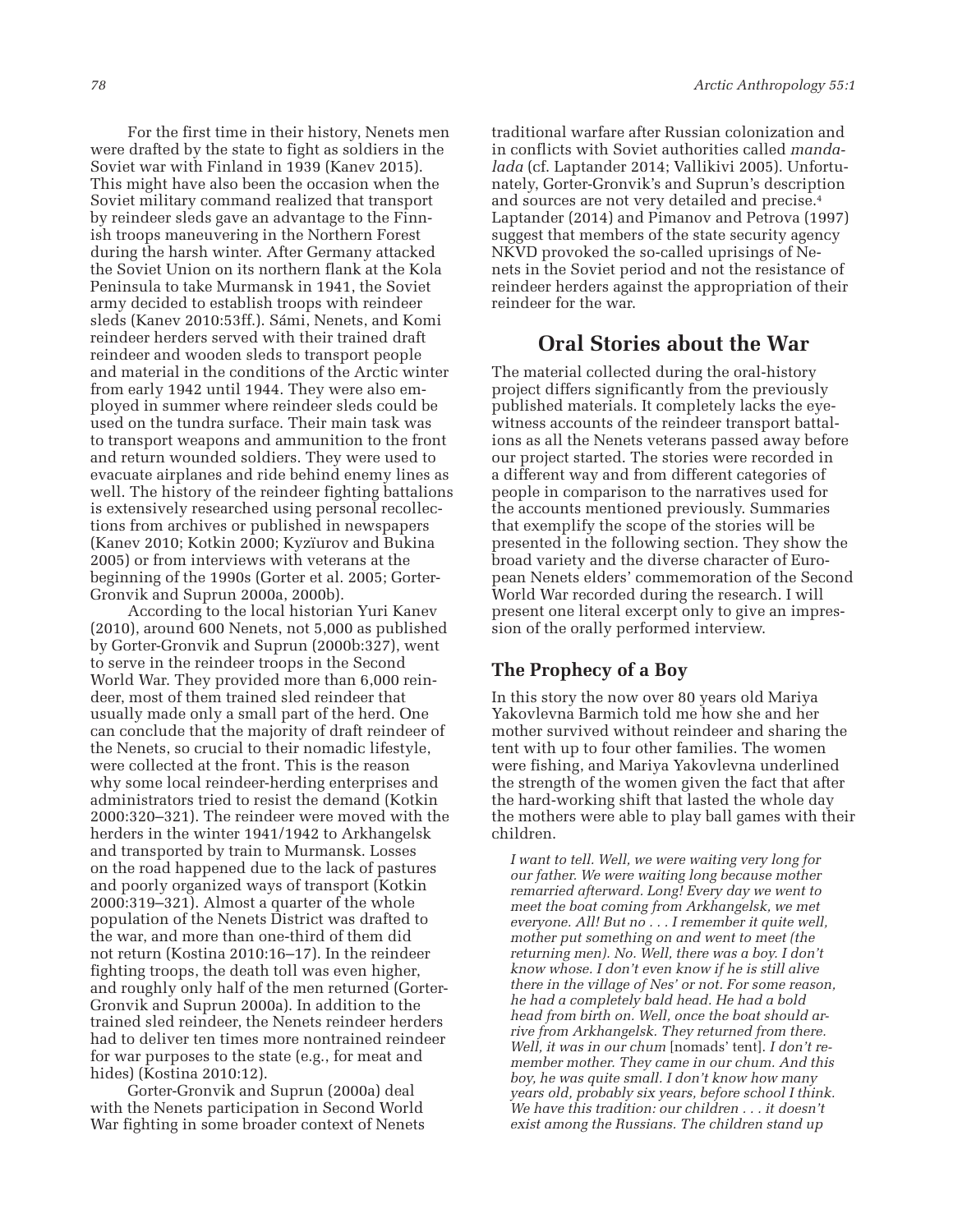*and look in this direction* [she demonstrates how the boy looked back between his legs]. *This way. He stood up and said, "Oh, the father of Timka arrived." Timka was as well there in this moment. His mother was Anna Lukopiorova. She lived with her children in one-quarter of the chum. "Timka," he said, "Timka's father arrived," he said. "He arrived, well, we will meet him tomorrow." And really, this Nenets came back. He was so small. With suitcases. There were of course more, but he arrived alone. Some time ago, I told this as well. He brought these suitcases. And he gave all of us presents. Mother and I got nail scissors for the first time. So small and so thin. He gave everybody some gift. Why these nail scissors? Mother told, I said the same: what will we cut with this, what is that? I said, "Well it is a gift, one has to. . . ." Nail scissors. We kept them very long. Where have they gone? He gave everybody some small gift.*<sup>5</sup>

Small children are believed among the Nenets sometimes to possess the ability to foresee the future, similar to shamans, as other Nenets later told me. However, instead of the return of the father of my interlocutor, she one day received a letter confirming that her father was missing in action.6 Instead of telling her illiterate mother the truth, she quickly threw the paper into the bonfire and instead went with her mother to the pier every day to look for her father. Her mother never learned the truth that her husband had died in the war. Mariya Yakovlevna told me that she still feels guilty for not telling the news to her mother, but she wasn't sure if her mother would have survived the truth.

#### **Reindeer Returning from Combat**

Stories with happy endings are rather the exception than the rule. Many stories are linked to the fact that around half of the men who left for the war did not return. The reindeer that were collected for the war effort were sometimes collected without any consideration for the families that were deprived of their means of transport and survival. One emotionally touching story of the late Nadezhda Petrovna Taleeva<sup>7</sup> tells us how after the Second World War, when she was helping her father with herding work in the reindeer collective, her grandmother all of a sudden repeated whispering, "He is back, the bull is back," and really, the exceptionally handsome reindeer bull, leading the team of Nadezhda's grandfather's reindeer sledge when he left for the front, had miraculously returned. According to Nadezhda Petrovna, the reindeer bull must have returned from the frontline and migrated through several thousand kilometers of unknown territory to return to his old herd.8 Reindeer were driven by the herders to Arkhangelsk and then transported by railway to the front in the north of the Kola Peninsula. It was quite unbelievable for the Nenets that a reindeer

could find its way back. The historical sources tell us that reindeer that survived were not returned after the war but given to a reindeer-herding enterprise on the Kola Peninsula or left behind in Norway (Gorter-Gronvik and Suprun 2000b:328; Kanev 2010:193)

#### **Encountering the Enemy**

The late Fedosia Semenovna Kauts was an over 70 year's old lady when I met her, who was engaged in cultural-revival activism in the regional capital of Naryan-Mar. She later became one of my close friends in Naryan-Mar and told me her whole life story. I reminded her, as she told me, of her late husband who was an ethnic German and a victim of Stalinist repressions. His father was executed, and as a boy he was deported, along with his brother and mother, to work in the forests of the Pechora region in the Russian Northeast. Later, he met and married Fedosia Semenovna here, who was then a student in Naryan-Mar. She sometimes mentioned that her children and grandchildren identify more with their German than their Nenets roots and are not as interested in grandmother's memories. She devoted her activism mostly to the Nenets folklore group "Khanib Tsë" (owl), where she met other elders and complained about the disinterest of the youth. I was a welcome exception, and I felt the satisfaction she had while telling me about the history and especially her own past. In the following, I summarize some of her stories.

Fedosia Semenovna Kauts told me two stories about Nenets and Germans coming close but miraculously not killing each other. One was the story of her father that survived the war and returned to his nomadic reindeer-herding family. He served in the Soviet troops at the northern front that used reindeer transport on the Kola Peninsula and often had to operate next to the frontlines to transport casualties or weapons and ammunition. Reindeer herders operated even behind enemy lines to catch so-called "tongues"—enemy soldiers or officers for interrogation (cf. interview with Nikolai Ivanovich Taleev in Gorter et al. 2005:54). Fedosia Semenovna retold her father's recollections that the Nenets soldiers with their reindeer were not well armed. At one of these trips, they recognized a group of well-armed and equipped elite German soldiers on a reconnaissance mission when it was already too late to hide. They understood that the Germans noticed them and were convinced that their last hour had come. But for some miraculous reason these Germans did not open fire, trotted along, and the Soviet soldiers kept quiet as well. The Germans had most likely another aim and were not interested to get involved into a skirmish even when the reindeer soldiers would have had no chance in this unequal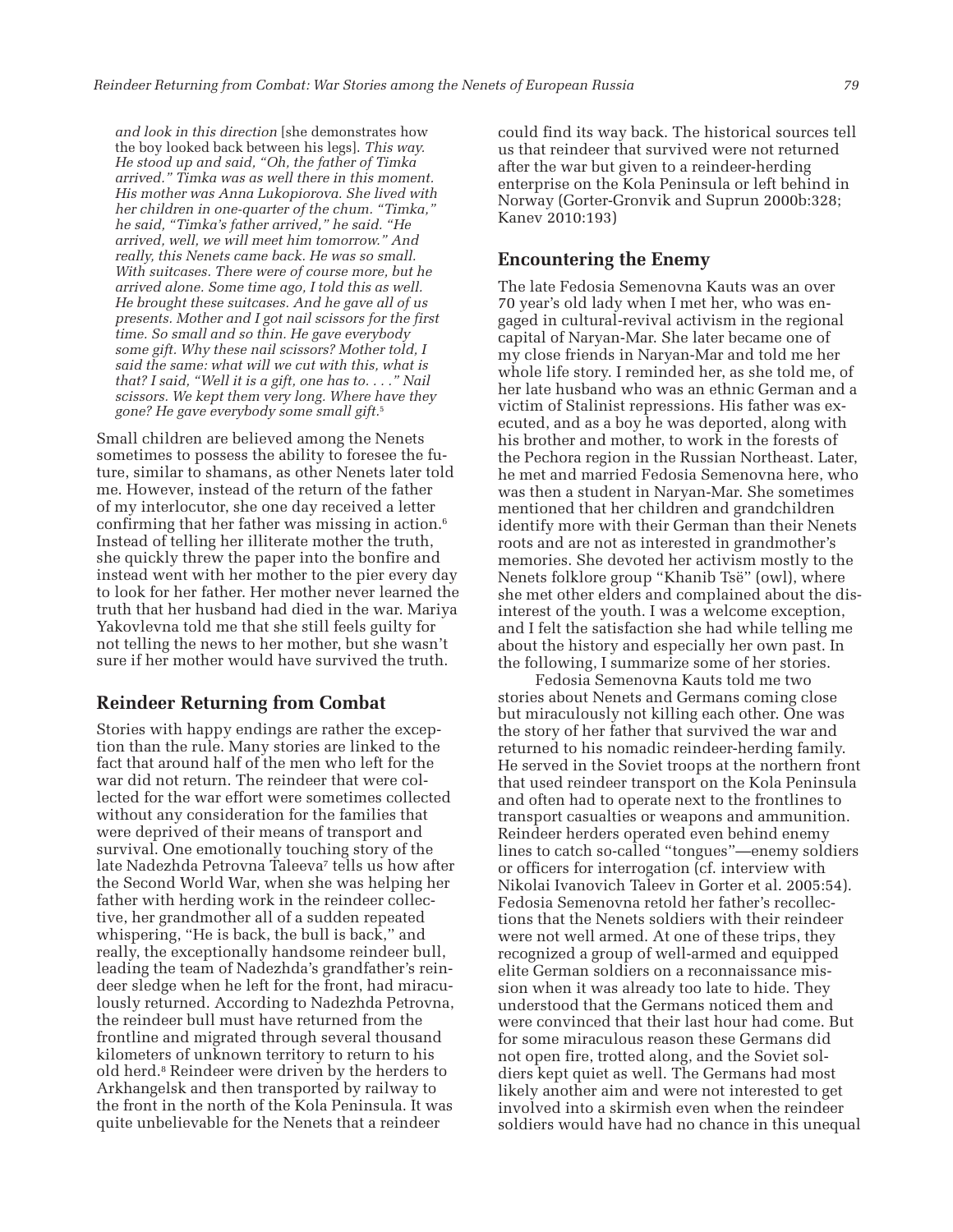encounter. This is how the Nenets soldiers experienced a little moment of undeclared ceasefire and survived.

The other story stems from the personal memories of Fedosia Semenovna and recounts a German airplane that landed in sight of the Nenets tents near their camp at the Sengeiskii Peninsula. The children were ordered not to leave the tents but dared to look through some tent holes and could recognize the cross on the plane and some soldiers exiting. One was climbing on the aircraft and obviously succeeded in repairing it while another was guarding. Nobody from the small Nenets reindeer-herders' settlement within the range of vision started to approach the enemy nor did the German soldiers who could have easily attacked and wiped out the entire community. The airplane started to take off after some time and flew away.

#### **The Poisoning by Toxic Flotsam**

I was told stories about toxic flotsam several times but heard it for the first time from Fedosia Semenovna Kauts. She emphasized that flotsam was and is always exciting for the reindeer herders that come to the pastures near the seacoast in summer for the salty meadows where the animals quickly gain weight. The war theater increased the amount of useful flotsam immensely due to the ships of the Arctic convoys sunk by the German submarines. The Nenets were ordered to deliver edible foodstuff to the village where state officials distributed it.

Some people found barrels of what they thought were just rectified spirits. They drank it and died soon after. In one case, a whole family including all children had died. Others found them later. The village administration ordered people to bury them and offered alcohol to the workers to enable them to stand the smell and the horror. The Nenets were convinced the poisoned alcohol was purposely delivered to the coast by the German submarines to poison civilians. The Germans were believed to think that the Nenets would drink everything they came across that smelled like alcohol.

I heard the same story again in greater detail told in a similar way but with some local differences in several villages some hundred kilometers apart. I believe that these were independent events that happened during the war along the NAO coast of the Barents Sea along the route of convoys of ships with foreign help for the Soviet Union (Kostina 2010:14). At every place, the storytellers accused the German enemy of deliberately releasing the flotsam. Interestingly, these stories did not make it to the newspapers or any historical documents available to me. As Russian historians I consulted have confirmed, it is not very likely that German troops used such

measures to terrify the civilians along the coast and the found liquid might have been methanol from the sunken convoys. The stories emphasize the tragic consequences of the longing for alcohol and the blind trust in everything smelling like it. Historical sources from the wartime harbor in the nearby town of Molotovsk (today Severodvinsk) confirm that cases of death due to consumption of stolen and misinterpreted methyl alcohol meant for technical purposes were quite frequent among the mostly nonindigenous workers (Shmigel'skii 2000). It is also a proof that similar events were not particular to just the Nenets wartime history.

# **Discussion**

There are certain striking similarities in the collected stories, even if some focus on the tragic events and others instead on the miraculous survival. They all deal with the unusual and exceptional, and they all address in different ways the agency of the Nenets in the face of circumstances that dramatically limit access to the very basic means of survival. To quote Julie Cruikshank (1992:28): "these narratives provided a conventional explanation for unprecedented events," adding that "customary cognitive models helped make strange events comprehensible." The younger generation is interested first of all in stories that matter for the present that are in some way relevant for them to gain pride or legitimation or source of identification. Another considerable and possibly the primary motivation for listening to the stories of the elders is just entertainment. Remarkable stories, stories about the unusual, the exotic, or the tragic are appealing to listeners. People can ensure their own identity in contrast to the out of ordinary and transgression of normality.

The following discussion aims to create a framework for interpretation that is not meant to be all-encompassing, but it takes into account not only the content of the stories but the context in which they emerge. Firstly, this is the everyday life of the narrators the stories are embedded in. Secondly, it is the social relationship with the direct and immediate listeners the stories are told to and the non-copresent audience it is recorded for. I suggest that these two aspects of social embeddedness appear in the stories in two ways: social context and performativity.

#### **Social Relations as Different Voices**

There are different and sometimes contradicting voices noticeable in the stories even if it is almost impossible to separate them in the material presented earlier. The desire for alcohol by some Nenets, for instance, hides behind the proposed German tactic to poison the Nenets. This way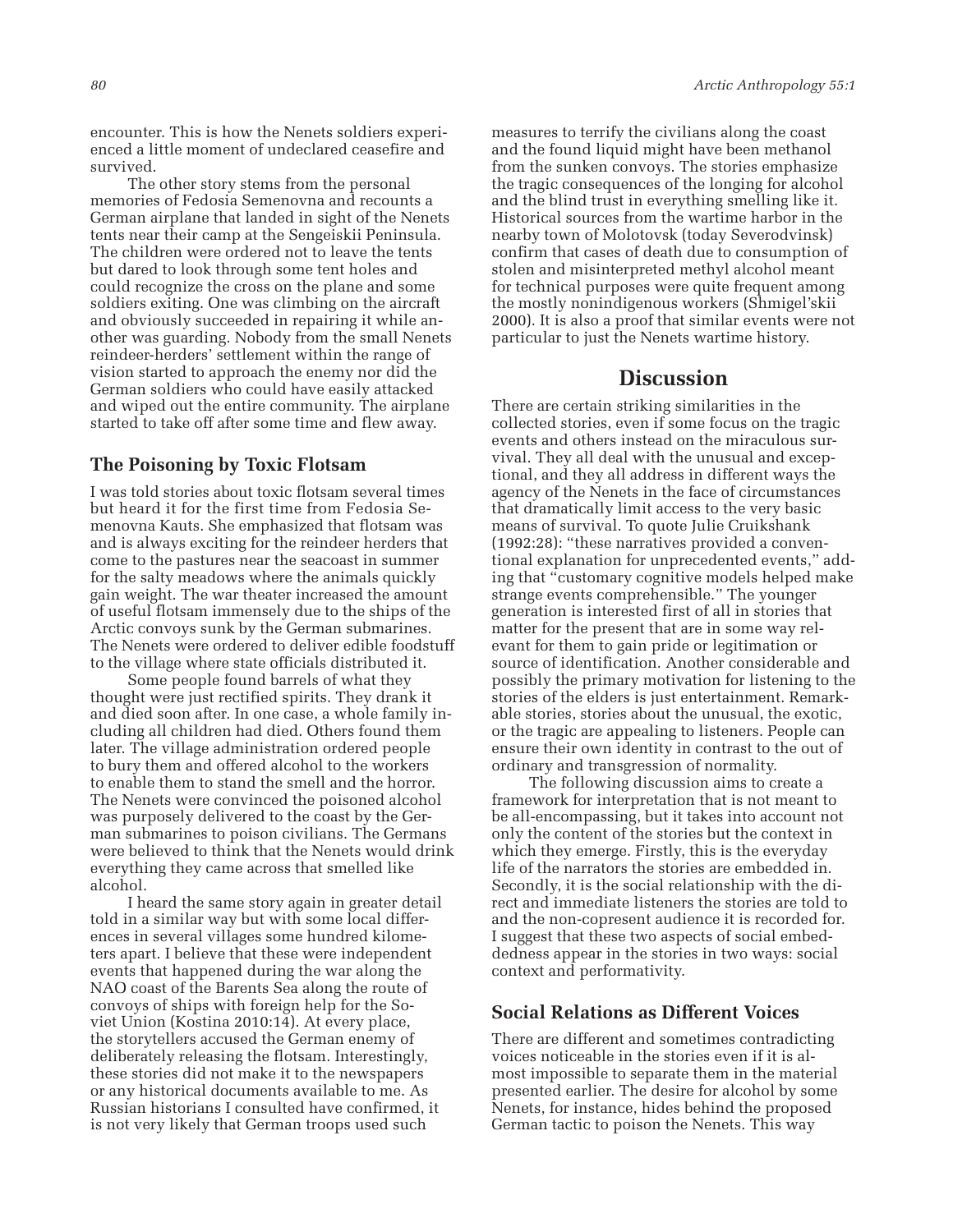the internal motivation becomes almost invisible behind the identification with the collective (and official) role of the Soviet people as objects of German aggression. The participation in the heroic defense of the fatherland is intermingled with possibilities to escape the open confrontation with the enemy in Fedosia Semenovna's stories. Belief in the agency of supernatural forces and reciprocity obligations of returning relatives or neighbors are cultural features of the Nenets communities. Reflections on responsibility and the failure to live up to it in a mother-daughter relationship represent community values as well as reflecting on individual biographies and individual decisions framed by a collective Soviet experience of fallen fathers, missing soldiers, and homecoming POWs. I would use the term "polyphony of voices" by Bakhtin (1984) to describe this. It reflects the multitude of social worlds the storyteller is part of through her or his everyday life relationships in the community, through kinship and other reciprocity networks, but also the wider Russian society. Oral history is a history built around people. The communication is embedded in a social world embracing the native communities as well as state-controlled educational institutions and mass media. The storyteller has in her mind (and in her story) the voices of her ancestors and the contemporary witnesses of past events as well as the scientific discourse she is anticipating in the anthropologist. These different voices reflect nested social relationships the storyteller are embedded in. In contrast to Jaago and Kõresaar (2008), I would insist that these voices are seldom conflicting and ideologically opposed versions of the official history and a personal story. On the contrary, they seem to be in a complex dialogical relationship that involves compliance as well as subversion.

#### **Performativity and Dialogical Relationships**

The previously mentioned stories about poisonous flotsam, the divining boy or miraculous survivals obviously bear different layers for different audiences. They tell stories about heroic suffering and survival and the contribution of the Nenets people to the victory of their fatherland. On a deeper level, they tell about ordinary people's victimization, which becomes understandable given the knowledge of collectivization, the confiscation of reindeer, and the first-time drafting of men for military service. Usually at the beginning of the interview, when explaining the purpose of the oral-history project, the researcher provided hints of his competence regarding the local history, and the biographical interviews contain a long list of these victimizing measures by the state (cf.

here Allemann 2017). Certain other aspects of the stories are understandable only considering insider knowledge, such as knowledge of shamanic practices and the supernatural generally concealed from outsiders. The social relationships that appear in the act of storytelling as part of recording oral history are what I would like to analyze under the aspect of performativity (Jaago and Kõresaar 2008:18; cf. Ong 1982; Perks and Thomson 1998:3). I use performativity as a term to describe the way the stories emerge in collaboration between the storyteller and the listener or public and are understandable only against the background of the social and cultural belonging of both (cf. Grele 1998:44). There are stories that are told repeatedly many times to listeners who know the stories very well. In this case, performativity is even more pronounced in the way the practice of storytelling confirms the social relationship established through the shared oral tradition. Different stories of course create different forms of social relationships—the most narrow and intimate ones are carefully guarded secrets that create cultural intimacy based on complicity (Herzfeld 1997; Steinmüller 2010). The performativity of the story and the coproduction of storyteller and audience in oral history are based on their ability to engage in what I would call epistemic mobility. As epistemic mobility, I regard the ability of both sides to reflect upon each other's competences and to move towards and between the standpoints, perspectives, motivations, and epistemic practices of the respective other in order to make learning possible.

# **Multivocality and Performativity from a Triangle of Aspects**

I would like to suggest a triangle of aspects to address the previously mentioned polyphonous and performative character of the Nenets stories.

The first corner of the triangle is the public memory practices relating to the particular orally transmitted story, in our case the rich and omnipresent public memory of the Second World War in the local community. The second corner is the social role of the oral-history researcher and the personal and public relationship she or he establishes with the storyteller. In my case, my own biographical background and role in a project that aims at sharing oral histories between different indigenous groups, as well as a wider international public. The third corner is probably the most complex one. It is the cultural background of the storyteller, in this case, the Nenets communities' oral traditions being in a process of transformation due to acculturation processes and the emergence of new media, the rich Nenets folklore but also the cultural intimacy (Herzfeld 1997) it is embedded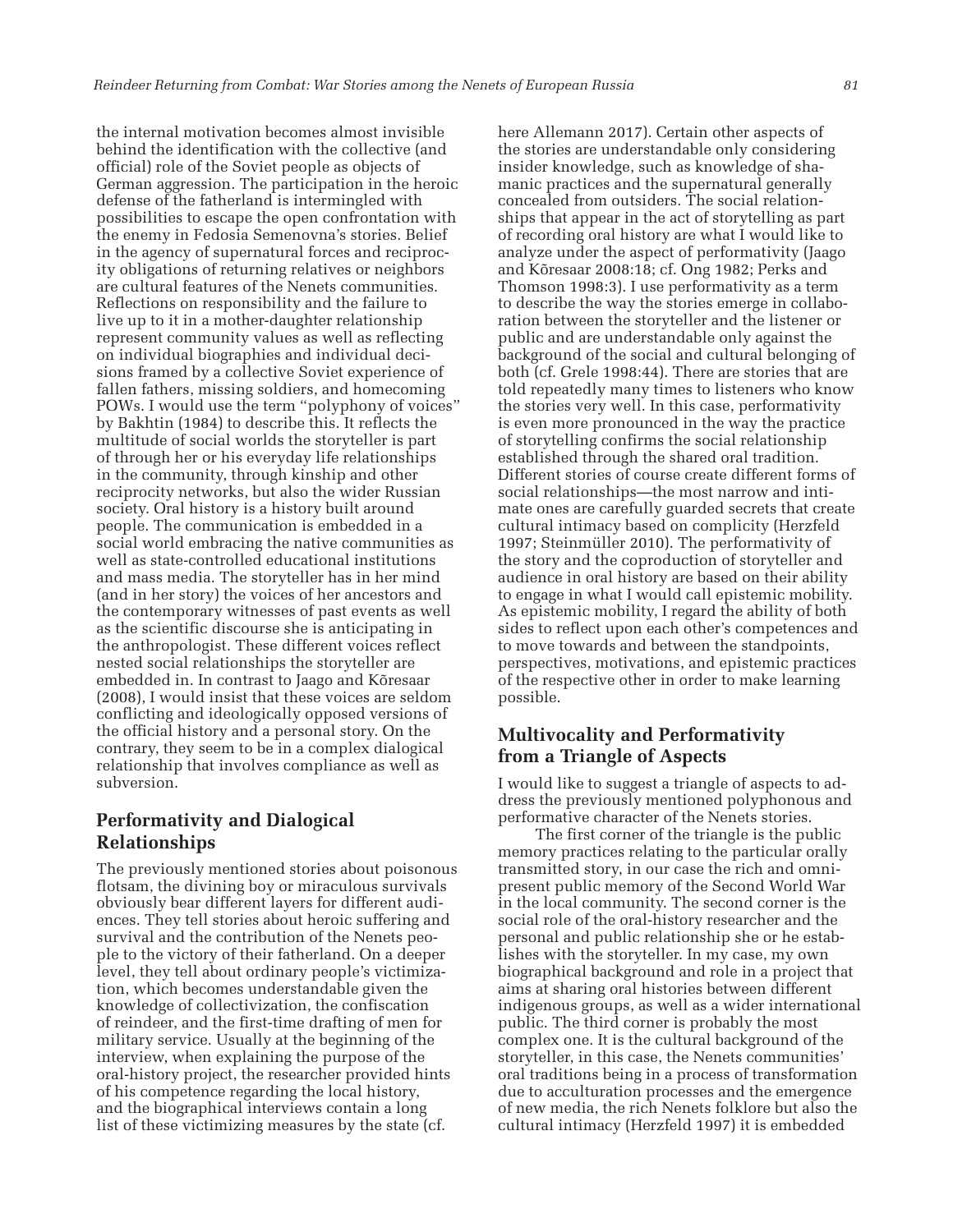in. The triangle might remind of the aspects Ronald Grele (1975:288) considers structuring the narrative: first, the linguistic structure as form of the text in grammar and style and as an internal one; second, the performative structure as the dialectical relationship between the interlocutors, their social and cultural background, the speaker, and the audience; and third, the cognitive structure that emerges between the story teller and the things he speaks about. In contrast, I see the triangle of aspects introduced in the following neither as a structure one could reveal from the narrative itself nor as one structuring the story. What I suggest is to structure the analysis of the oral story in order to access different facets of the oral-history work that the stories emerge from. It is easily understandable that this triangle of aspects is not accessible in the pure text of the story itself. These aspects are not even fully understandable through the nonverbal part of the oral performance, the place and time, the nonverbal interactions, and the visual part of the oral-history performance. They become accessible only through a broader participation of the researcher in and interaction with community life. Anthropological fieldwork based on participant observation, but also a collaborative approach to oral-history research are in my opinion the prerequisite to being able to reflect on this triangle of aspects.

#### *First Corner: Public Memory*

The official war commemoration is quite visible in the villages—not only in obligatory war monuments often erected and maintained with local initiative but also in everyday TV programs; official holidays like the Victory Day, May 9; the Day of the Russian Army, February 23; or the day in commemoration of the start of the German invasion of the Soviet Union, June 22. In the practices of war commemoration, official ideology and private, sometimes very informal and intimate ideas and practices merge to popular forms of commemoration of war events and community history. One example is the consecration of the monument for the reindeer herders that served in the reindeer transport battalions during the war in the regional capital Naryan-Mar on February 23, 2012. I was asked to write a blog entry about the event for the web page of the Association of Nenets people (yasavey.org 2012), and I met several of the elders I conducted oral-history interviews with. The monument (Fig. 2) became the most popular in the capital city of Naryan-Mar among the three war monuments for young couples to lay down flowers at on occasion of their wedding in order to commemorate the soldiers who sacrificed their lives for the lives of the next generations. It is the least monumental and martial among the monuments,

and it underlines the regional identity with Nenets traditional clothing of the soldier-herder, the sled reindeer, and the reindeer-herding dog. For the Nenets elders, it is the most important official sign of recognition for the importance of their ethnic group and their reindeer-herding lifestyle for the history of Russia. It also serves as a cenotaph, as a place for the personal commemoration for Nenets whose fallen grandfathers, fathers, or husbands did not find a grave in their home region. As late Nadezhda Petrovna Taleeva, one of my Nenets interview partners whose father was missing in action told me: "Now I have a place to go."

In respect of the function of war commemoration as a source of recognition and prestige for the ethnic and local community, the oral-history stories oscillate between two poles. On the one hand, the stories underline the bravery, the fighting skills of experienced hunters, and the enthusiasm of young soldiers leaving for the front. On the other hand, a lot of storytellers stress how foreign the idea of military service was for the Nenets, who had never served before in the Russian army, and who, for instance, were prone to drowning while crossing rivers because they usually could not swim (cf. Kanev 2010:59 recollection of Aleksei Latyshev from the Kanin Peninsula) or were easy targets for the German airplanes with their well visible sledges and reindeers in the northern tundra. One of my interlocutors went as far as stating in an interview that the idea of killing people was completely alien to the Nenets who did not understand how one could shoot at humans. She must have known that I have some idea of Nenets folklore full of elaborate descriptions of war and bloodshed (cf. Golovnev 2000). The contradiction becomes understandable only when one considers how new and foreign the principles of modern warfare were to the Nenets with chains of command, in particular military tactics, and fighting morals.

The demand for the commemoration of the Great Patriotic War increases in present-day Russia. It builds upon the Soviet tradition of identity building and produces post-Soviet nostalgia, very noticeable in the Russian province today, and it links with the attempt of the state to build a new common identity for the multi-ethnic Russian Federation. One of the very few things that today provide for such an identity when religion, language, and even most parts of pre-Soviet history cannot serve that purpose in a multiethnic Russia seems to be the hegemonic national ideology of the Soviet Great Patriotic War narrative. This narrative tells of the family of nation that under the leadership of the Russians overcame fascism and freed the world from tyranny with the biggest sacrifice of human lives in human history. Some authors tend to reduce "official" narratives in Russia,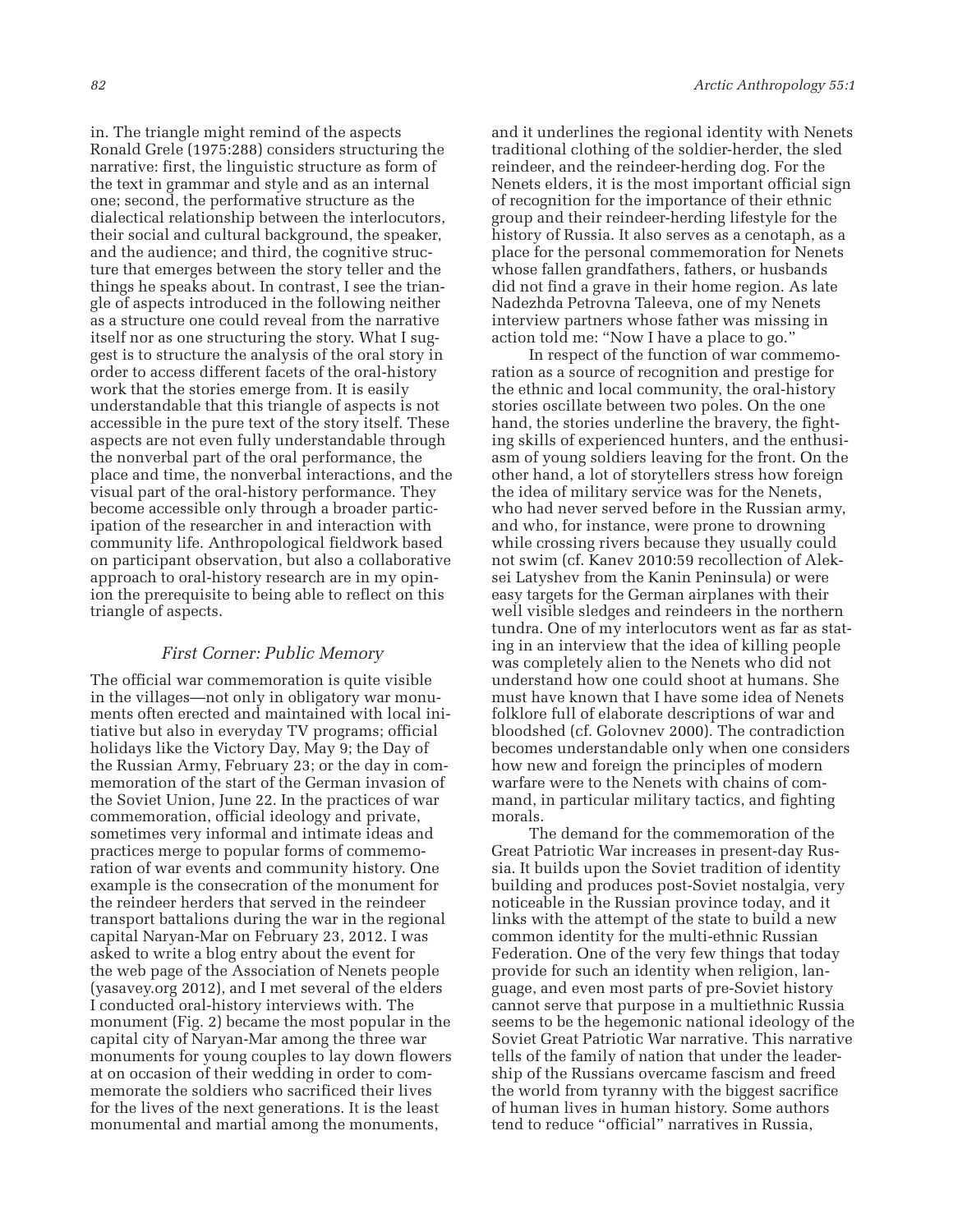

**Figure 2. The monument for the reindeer fighting brigades in the city of Naryan-Mar (photo by the author).**

especially if their elements are inherited from the Soviet Union, to their ideological function of delegitimization or even repression of alternative or dissident personal and communal visions of history (cf. e.g., Jaago and Kõresaar 2008:18). The institutional level introduced by Portelli (Jaago and Kõresaar 2008:19) seems to represent the public transcript of ruling elites while the perspectives of the subordinated remain hidden (Scott 1990; but see the critique of Ortner 1995) or as Cruikshank (1992:22) puts it:

[D]istinct cognitive models may generate different kinds of social analysis, leading to different interpretations of a given event, one of which is included in official history, while the other is relegated to collective memory.

I do not deny hegemonic ideologies, which dictate certain historical visions influencing the storytelling. Hegemony makes it possible to silence certain ways of interpretation, but it also helps to shape the deviations that grew into alternative views on history—what Scott calls the hidden transcripts. Deviation from institutionally legitimized and hegemonic narratives mark private and internal social context and spaces "between" the lines of public representation of what Caroline Humphrey (1994:23) called evocative transcripts.

#### *Second Corner: The Role of the Researcher*

I have already mentioned my friend Fedosia Semenovna Kauts for whom my ethnic background became one incentive for her friendship. Despite her personal history as a head of a Nenets village

and Communist party member during the Soviet times and her nostalgia for the Soviet past, some of her harsh critique of Soviet injustice towards the Nenets, as well as towards the ethnic Germans in the Soviet Union, expressed in the interviews I associated with her knowledge about me and were based on our friendship, I believe. The inclusion of the listener in the sphere of intimate dialogue provided the security and trust needed in order to feel relaxed. In some cases, the story itself seemed to be able to carry the narrator away when memories override the wish to control emotions and the flow of information. People become overwhelmed by their own stories. This is often the case with laments, nostalgia, sorrow, and feelings of helplessness. Memories of situations in which the agency of the storyteller was dramatically limited seem to produce an internal pressure, a longing for the opportunity to speak out.

It became obvious that some voices in the stories related directly to my ethnic background, as it was perceived by the storytellers, often emphasizing common victimhood and lack of agency. In other cases, the storytelling itself and the fact of the presence of a representative of the former enemy was stressed as a proof for the successful overcoming of wartime enmities. The fact that I grew up in the former Eastern Bloc was taken as the basis to integrate me into the collective memory of the Soviet past. Stories of heroism that include the local community and traditional values, reindeer herding, and hunting skills in the reindeer transport battalions, dominant in the official memory, offered less of a possibility to include the researcher, as would opposition to and victory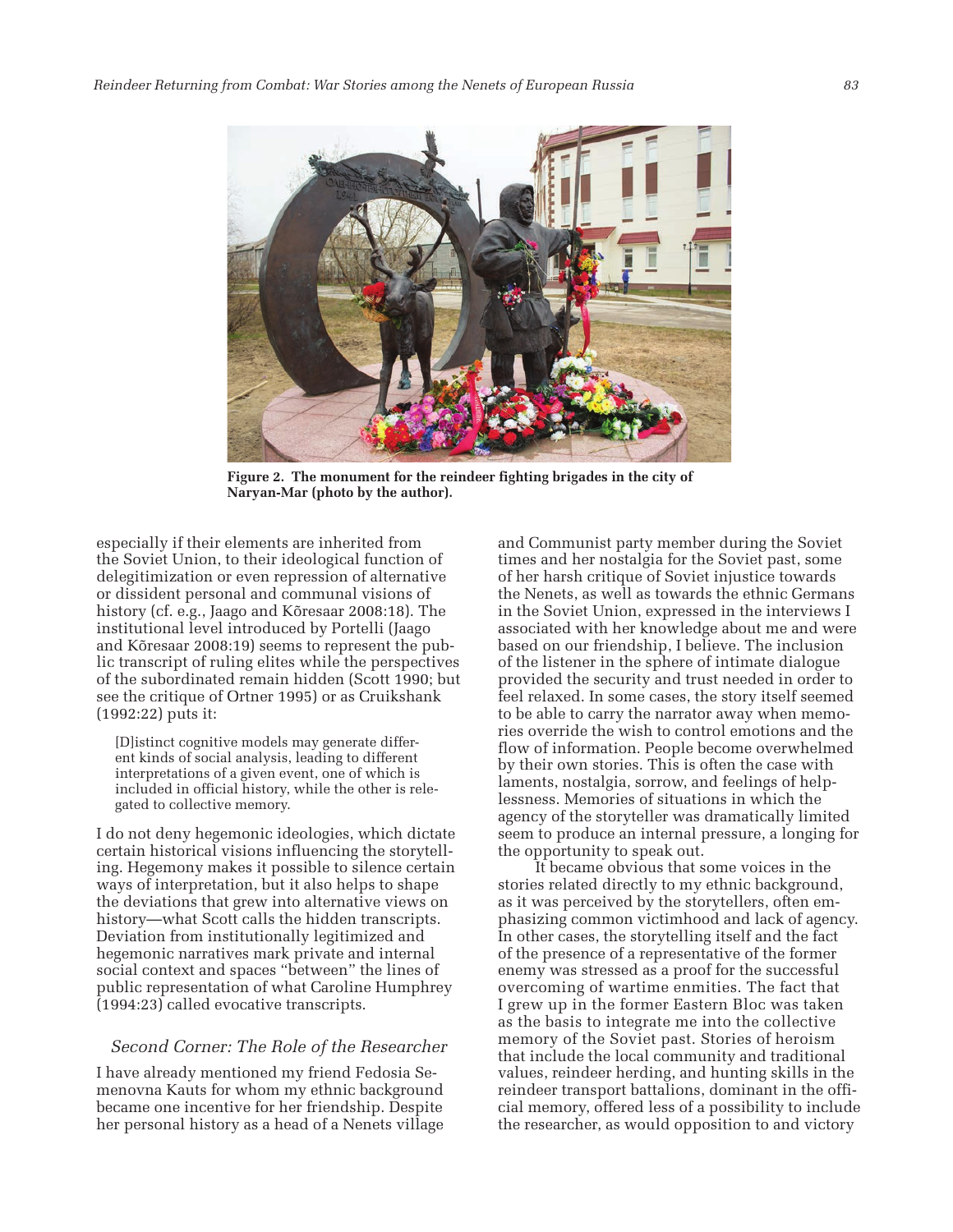over the German enemy imagined in national terms and not based on an antifascist identity to be potentially shared with the researcher. "Individuals say very different things to different interlocutors about the same topic" (di Leonardo 1987:9). Without a deeply self-reflexive exercise, not as an aim in itself but as an "important research tool," as already mentioned by Valerie Yow (1997:70), oral-history research remains incomplete and half-blind.

#### *Third Corner: Cultural Intimacy*

The third corner of the triangle is probably the most difficult to access as it involves the realm of cultural intimacy, to use a term of Michael Herzfeld's (1997). The researcher has to understand the collective memory of the community, the common sense of the storyteller's social group, and the pool of stereotypes, motives, and conventions the storyteller has access to (see Wertsch 2002:16ff.). Sharing of everyday life activities was the precondition to be included in the realm of cultural intimacy of the Nenets communities. It meant to spend time with the reindeer herders on their annual migration and in the villages as part of the families who live a sedentary life like most of the elders do nowadays. It enabled me to learn a lot about reindeer herding, about the social networks, and practices to keep the networks alive as well as about spiritual relations to the environment.

Without an understanding of concepts of reciprocity and gift giving, as well as traditions of prophecy, the previously mentioned story of the prediction of the little boy would remain just a strange anecdote. Many oral-history stories circle around unusual events and miracles, they tell of exceptional and often tragic events but about rescue and survival in the face of superhuman forces as well. The presented stories about the miraculous survival in the face of a superior enemy or the return of the bull could serve as examples. War stories fit very well into this genre, and they are by definition a historical and social exception from everyday live. The abnormality of war is understandable only against the backdrop of normality of everyday life "to achieve consistency between old values and changing circumstances" (Cruikshank 1992:33). Telling about the war allows people to make "statements about culturally appropriate behavior" (Cruikshank 1992:35) by thematizing the external crisis. In this way, the stories told about the past relate very much to the present, a feature that also became clear in the stories about the poisonous flotsam. The popular stories are understandable only in the context of present-day drinking practices and the moral discourse about these practices circling around control and uncontrolled behavior and questions of agency (cf.

Dudeck 2015a). These stories not only serve the moral condemnation of drinking habits but enable a partial shift of agency to the German enemy that was declared guilty of purposeful poisoning the reindeer herders. In this way, the stories can be interpreted as a warning towards the possible tragic consequences of alcohol consumption. In a general way, they can be read also as a critique of the thrill that befell people looking for flotsam, letting them forget the risks connected with their booty. Petra Rethmann (2002:130) points to a similar social critique when she states:

When senior Koriak women tell stories about their husbands, or express concerns about the drinking of daughters or sons, they typically highlight the serious consequences of instability in different social realms.

#### **Conditions of the Polyphony of Voices**

Victimization and heroizing, critique and affirmation of values, identification with the Soviet Union and with the Germans—these are only some of the diverse and sometimes contradicting voices coexisting in the stories about World War II told to the researcher in the oral-history project. The stories grow roots in diverse directions; they carry messages that have different visibilities meant for different audiences. The narrator did not always seem aware and conscious of the voices that speak through the story. Often it was neither on the agenda nor motivation of the oral storyteller to be without contradiction. The story is a gift to be transmitted further so others will know even if these others are not fully known to the storyteller—fellow villagers, community members, relatives, but often adversaries as well—the state officials and people in power, strangers, a global and anonymous public. Different defining communities were available in the social fields the narrator and the listeners are acting in. People have the ability to relate to different reference frames of meaning; they are even able to use different benchmarks of identification, refer to different lifestyles, and switch between languages.

The acknowledgment of the multiplicity of voices, interpretations, perspectives, senses, and layers of knowledge is obviously something important for communities whose livelihoods are based on close interaction with the natural environment and a plurality of forces that are able to limit human agency in a dramatic way. The emerging literature on indigenous perspectivism (Brightman et al. 2014; Cruikshank 2012; Viveiros De Castro 1998) deals mostly with human–animal and human–spirit relations. In association with social and political phenomena of modernity, it was rarely employed and certainly not in the context of Arctic Eurasia. The question is not if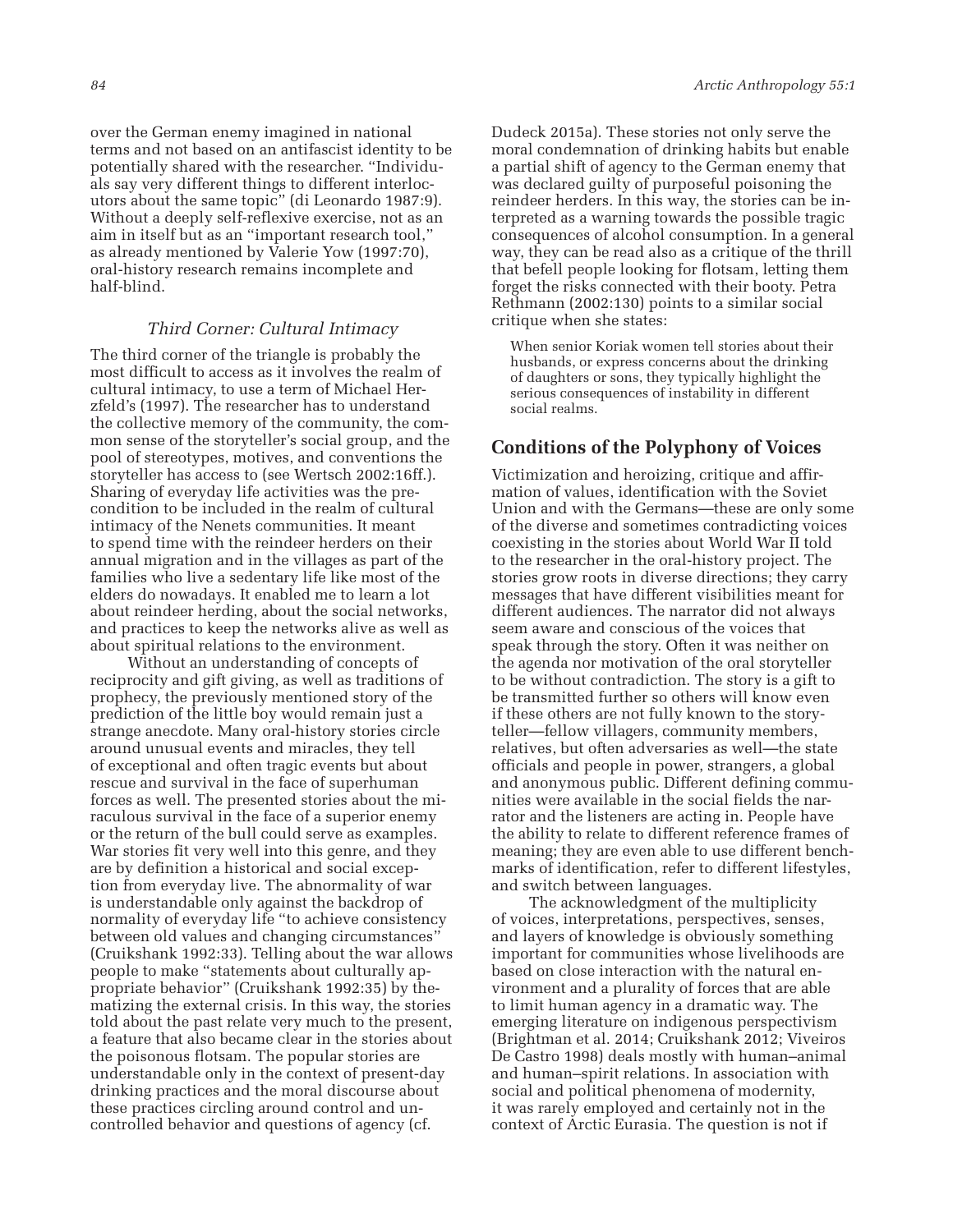and what kind of polyphony exists in the stories, the question is rather why some voices are being heard more loudly and seem more important than others. What are conditions that narrow down the plurality of voices and what are the conditions in which people have more freedom to allow different perspectives to coexist?

The emergence of monotheistic religions, nation-states with hierarchical power relations, universalist morals, and exclusive epistemologies seem to endanger perspectivism or at least force alternative perspectives and voices to employ mimicry, subordinate themselves and retreat "between the lines" or into "hidden transcripts" and intimate spaces as described earlier. Polyphony can be easily lost and reduced to a linear consistent narrative that would serve the task to illustrate an exclusive and in most cases the official meaning of a historical event or experience sanctioned by powerful social institutions. Using the example of Clifford Shaw's (1930/1966) *The Jack-Roller: A Delinquent Boy's Own Story,* Adrienne S. Chambon (1995:127) explained that a life story can easily be reduced to a single plot line with a simplified narrative structure corresponding to "the institutional markers of Stanley's criminal career as documented in official records of arrests, commitments to residential homes, jail sentences, and the use of probation services." Through insensitive questioning, the oral historian can easily fall into the trap of "the biographical illusion" (Bourdieu 2000) and produce unintentionally unilinear stories according to an officially legitimized and hegemonic perception of a biography as a coherent, consecutive, and logical evolution of a single, consistent personality. The prototype of the true story is of course the one produced by the powerful institution of the law in a courtroom at a criminal trial with a final verdict (Carranza 2010). Situations of sharply expressed conflict seem to be the typical condition that narrows down the multiplicity of voices, epistemologies, perspectives, and standpoints—the polyphony in the story reduced to a black and white picture that drives some versions of truth into the realm of silence and produces at best hidden transcripts (Scott 1990).

The acknowledgment of the coexistence of diverse authorities, like the state and the spirits whose agency cannot be reduced to a simple hierarchy in the stories, make their interplay visible. They can be evaluated by shifting into registers of sarcasm, irony or pathos, emotional attachment, and awe. One criterion for the multivocality and the dialogical character of storytelling is its openendedness, incompleteness, and the processual and infinite character of the narratives as Bakhtin (1984) mentioned. Dialogue means to be sensitive to the intentions of the other—to multiple perspectives. It means to have some common

ground of understanding but to at the same time acknowledge a difference, in quality or degree, of understanding (Portelli 2005). There are several conclusions to be drawn. First and foremost, if we take our role as participants in the process of communicating oral history seriously, we might foster the multivocality already in the way storytelling is performed by making clear that we are not looking for only one historical truth. That also means for the researcher to learn to recognize the diversity of voices to be heard in the field because not all of them are easily understandable, some of them are whispering, some are even hiding. The layers of oral history, often interwoven, contain official and informal, hegemonic and marginal, dominant and subordinated versions, and interpretations of history. It means paying attention to the context of the recording and its dialogical character and not to merely looking at the transcribed text detached from the performance of storytelling.

# **Conclusion**

The research among the European Nenets aimed to provide the means for an understanding of Nenets oral-history stories, to jointly, with the indigenous research partners, develop forms of representation that enable an understanding of Nenets history for people outside the community. To develop and provide an understanding of the Nenets motivation to share knowledge and oral stories with outsiders was a precondition of the project's collaborative research. This paper has focused the attention on certain aspects of stories that are coproduced in an oral-history setting by the indigenous storytellers and the involved researcher. It aims to provide the researcher with a specific hermeneutical toolkit that might be useful in developing the "art of listening" (Portelli 2005) and the art of interactive and reflexive communication, which is participant observation (Ingold 2014). It means reflecting the social context the storyteller is embedded in as well as the social context of collaborative oralhistory work. It also means paying attention to the performative aspects of storytelling that can easily disappear from sight because of the dominance of the produced recording as a cultural representation, a mere text, detachable, and open to decontextualization.

The triangle of aspects suggested in the discussion might serve as directions from which the produced recording, the story, the social situation of fieldwork, as well as the coproduction of cultural materials in collaboration with indigenous partners, can be accessed. Interpretation is the work the receiver of the oral message has to accomplish in order to allow the story to unfold its performative function. The oral story here is as a coproduction between the storyteller and the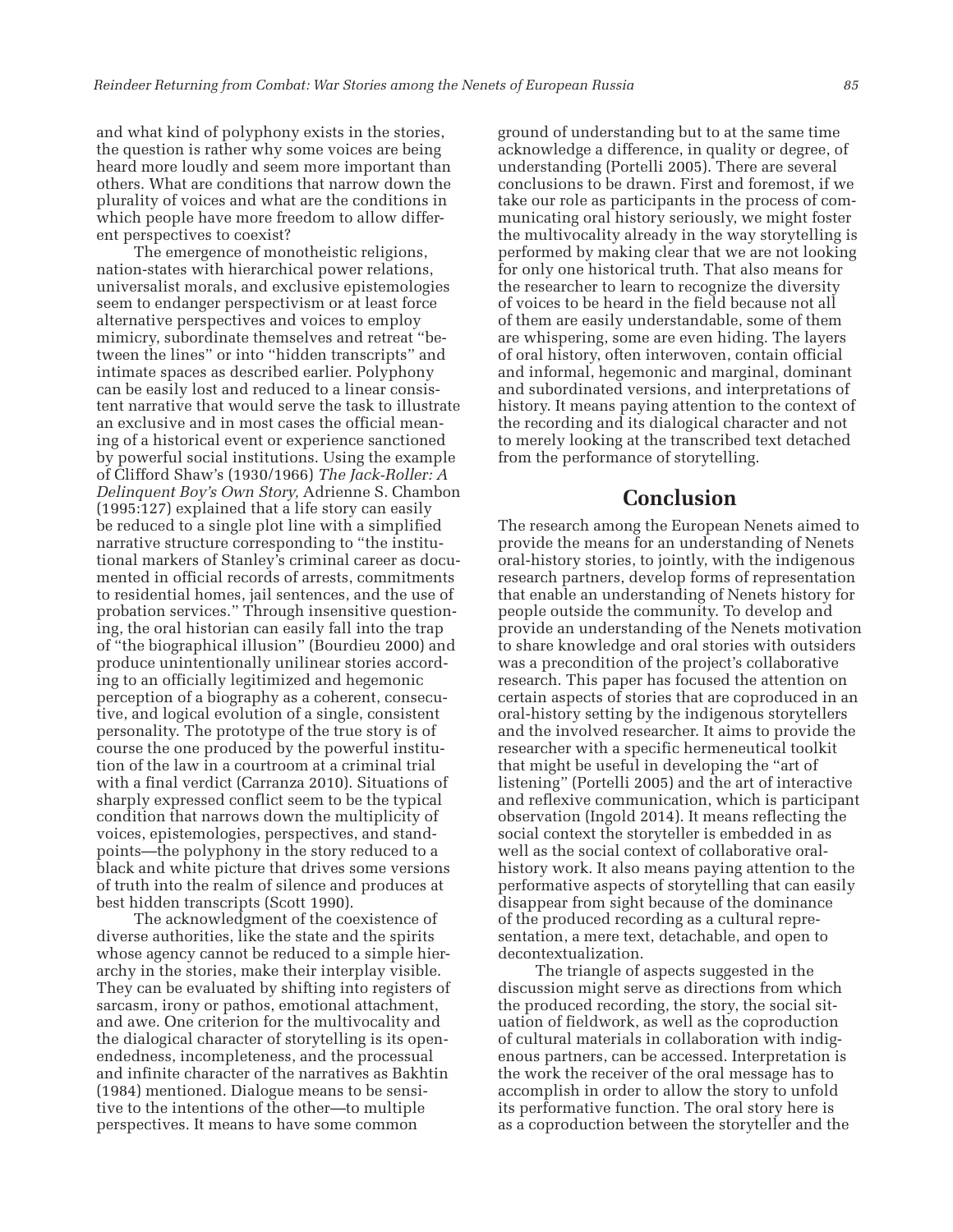listener in the context of the social setting both are embedded in. The proposed analytical framework might help to enable researchers and a wider public to learn what the stories tell us about the agency of people in the face of forces that limit agency in a dramatic and unexpected way.

*Acknowledgments.* I am grateful for valuable comments by my colleagues from the Anthropology Research Team of the Arctic Centre and especially Karina Lukin, Lukas Allemann, and Florian Stammler. Julie Cruikshank provided a most helpful commentary on an earlier draft of the paper prepared for the International Congress of Arctic Social Sciences VIII in Prince George, British Columbia. I have also to express my gratitude to the European University in St. Petersburg and the Association of the Nenets people "Yasavey" for their support of the work presented here.

This paper is part of a series of publications focusing on Arctic Oral History. The series is one outcome of the Academy of Finland's Project ORHELIA (Oral History of Empires by Elders in the Arctic (Decision No. 251111). The research presented here was partly conducted with the financial support of the Academy of Finland's project "Arctic Ark" (Decision No. 286074) at the Arctic Centre, University of Lapland, Rovaniemi. I have to thank the European University at Saint Petersburg, Russia and the Sociological Institute of the Federal Center of Theoretical and Applied Sociology, Russian Academy of Sciences, which facilitated finalizing the paper.

#### **Endnotes**

1. The collaboration with local communities was founded on an almost decade long partnership of the research project leader, Florian Stammler, with the Association of the Nenets people "Yasavey" (ORHELIA n.d.; Stammler and Peskov 2008). Activists of the organization decided upon the villages and reindeer-herding camps that should be visited and the 65 elders to be recorded (200h interviews). The research project's declared aim was to offer technology and researcher's time to collect stories local people would decide to be meaningful. The interviews were evaluated with two appointed members of "Yasavey" and parts were chosen for a first public presentation on a DVD (Dudeck et al. 2015).

2. The common list of themes the project team developed was based on our prior knowledge about the history of indigenous groups in the Russian North and Northern Finland in the 20th century. It contained themes like the introduction of formal school education, different forms of resettlement, infrastructural, technological change, and so on,

and it has served as a basis for comparison of the oral history of different indigenous groups of the Arctic (Dudeck 2013:71-74; Mazullo 2017)

3. It goes beyond the scope of this paper to discuss the gendered notion of space behind these gendered storytelling practices. I am far from generalizing this gender difference for all Nenets communities, which show different degrees of sedentarization and gender shift (cf. Liarskaya 2010; Povoroznyuk et al. 2010; Tuisku 2001).

4. The authors' knowledge of Nenets social reality seems to be quite limited as they call the Nenets communities with the Sámi term "*siida,*" translated as "reindeer groups," and speak repeatedly about "extreme individualism"' of the Nenets (Gorter-Gronvik and Suprun 2000a). The conclusions they draw on the Nenets attitude towards war, violent death, and the warfare tradition in Nenets society remain, to put it mildly, shallow.

5. Translation from Russian by the author.

6. Which in almost all cases meant that the soldier died in action as my Nenets interlocutors told me.

7. I decided to use the full names of the interlocutors (first name, father's name, and surname or only first and father's name) as this was agreed upon during the negotiation of consent to record and publish and is considered to be respectful among the Nenets with whom I worked. As skilled storytellers, most of my interlocutors were proud to provide their stories for public representation. Only when it comes to intimate or contested information I protect the informants with anonymity.

8. Aleksei Stepanovich Kotkin (Kotkin 2000:325) mentions archival sources documenting the return of seven draft reindeer in 1947 to the reindeer herd of the Kolkhoz "Nar'ana Ty" based in the village of Khongurei, where Nadezhda Petrovna Taleeva and her family used to live. However, it appears more likely that the reindeer were among the ones lost along the road to Arkhangelsk (cf. Kanev 2010:253).

# **References Cited**

Agar, Michael

1980 Stories, Background Knowledge and Themes: Problems in the Analysis of Life History Narrative. American Ethnologist 7(2):223–239.

Allemann, Lukas

2017 Yesterday's Memories, Today's Discourses: The Struggle of the Russian Sámi to Construct a Meaningful Past. Arctic Anthropology 54(1):1–21.

Bakhtin, Mikhail Mikhaĭlovich

1984 Problems of Dostoevsky's Poetics. Caryl Emerson, ed. Minneapolis: University of Minnesota Press.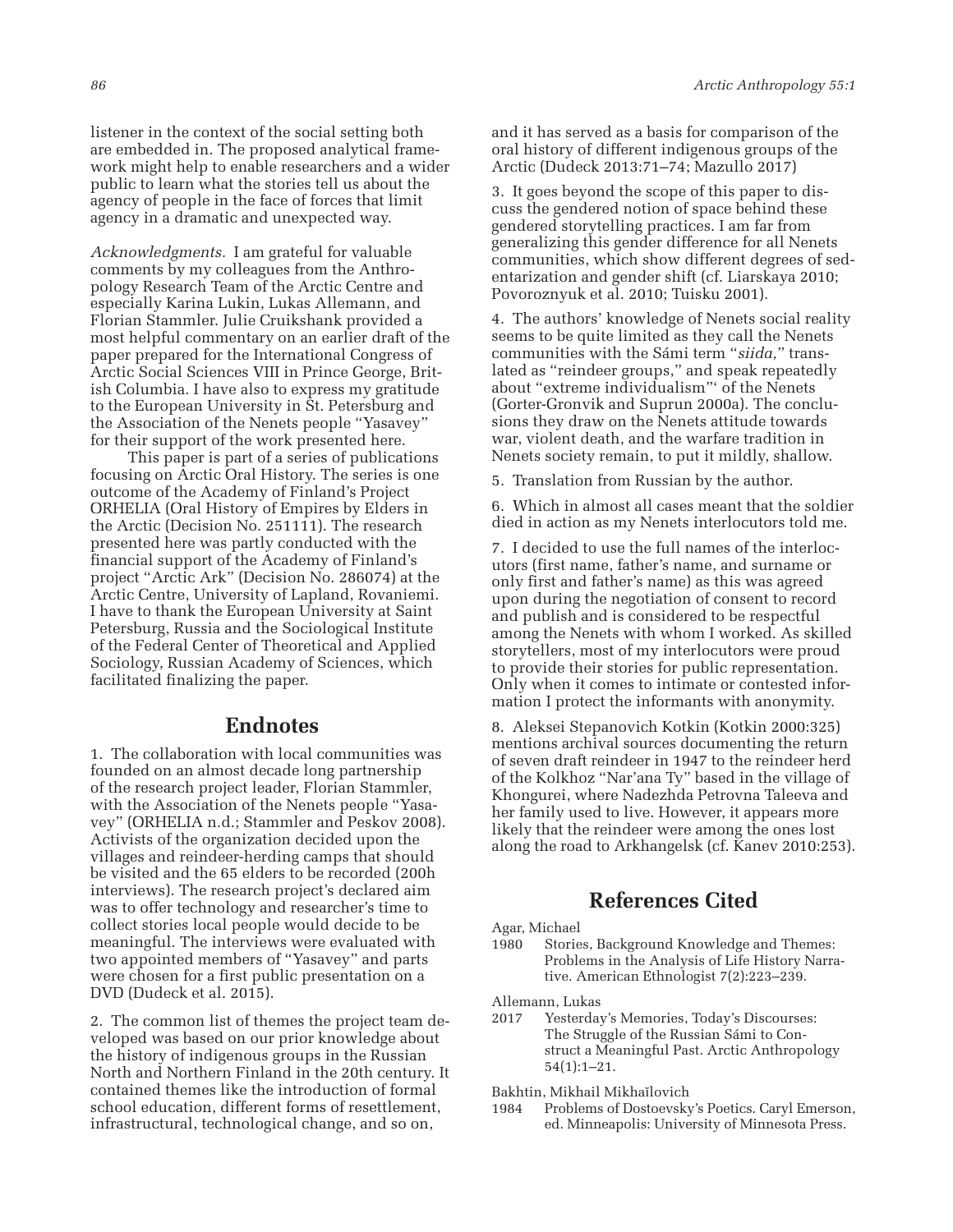#### Benjamin, Walter

2005 Selected Writings, Volume 2: Part 1, 1927–1930. Michael W. Jennings, Howard Eiland, and Gary Smith, eds. Cambridge: Harvard University Press.

Berreman, Gerald D.

2007 Behind Many Masks. *In* Ethnographic Fieldwork: An Anthropological Reader. Antonius Robben and Jeffrey A. Sluka, eds. Pp. 137–158. Malden, MA: Wiley-Blackwell.

Bodenhorn, Barbara

1997 "People Who Are like Our Books": Reading and Teaching on the North Slope of Alaska. Arctic Anthropology 34(1):117–134.

Bourdieu, Pierre

2000 Biographical Illusion. *In* Identity: A Reader. Paul Du Gay, Jessica Evans, and Peter Redman, eds. Pp. 297–303. London: Sage Publications.

Brightman, Marc, Vanessa Elisa Grotti, and Olga Ulturgasheva

2014 Animism in Rainforest and Tundra: Personhood, Animals, Plants and Things in Contemporary Amazonia and Siberia. New York: Berghahn Books.

Carranza, Isolda E.

2010 Truth and Authorship in Textual Trajectories. *In* Telling Stories: Language, Narrative, and Social Life. Deborah Schiffrin, Anna De Fina, and Anastasia Nylund, eds. Pp. 173–180. Georgetown University Round Table on Languages and Linguistics series. Washington, D.C.: Georgetown University Press.

Chambon, Adrienne S.

1995 Life History as Dialogical Activity: "If You Ask Me the Right Questions, I Could Tell You." Current Sociology 43(2–3):125–135.

Crate, Susan A.

- 2002 Viliui Sakha Oral History: The Key to Contemporary Household Survival. Arctic Anthropology 39(1–2):134–154.
- 2006 Elder Knowledge and Sustainable Livelihoods in Post-Soviet Russia: Finding Dialogue across the Generations. Arctic Anthropology 43(1):40–51.

Crowell, Aron L., and Estelle Oozevaseuk

2006 The St. Lawrence Island Famine and Epidemic, 1878–80: A Yupik Narrative in Cultural and Historical Context. Arctic Anthropology 43(1):1–19.

Cruikshank, Julie

- 1981 Legend and Landscape: Convergence of Oral and Scientific Traditions in the Yukon Territory. Arctic Anthropology 18(2):67–93.
- 1990 Getting the Words Right: Perspectives on Naming and Places in Athapaskan Oral History. Arctic Anthropology 27(1):52–65.
- 1992 Images of Society in Klondike Gold Rush Narratives: Skookum Jim and the Discovery of Gold. Ethnohistory 39(1):20–41.
- 1994 Claiming Legitimacy: Prophecy Narratives from Northern Aboriginal Women. American Indian Quarterly 18(2):147–167.
- 2012 Are Glaciers "Good to Think With"? Recognising Indigenous Environmental Knowledge. Anthropological Forum 22(3):239–250.

Cruikshank, Julie, and Tatiana Argounova

2000 Reinscribing Meaning: Memory and Indigenous Identity in Sakha Republic (Yakutia). Arctic Anthropology 37(1):96–119.

Denzin, Norman K.

1989 Qualitative Research Methods: Interpretive Biography. Thousand Oaks: Sage Publications Limited.

Dudeck, Stephan

- 2013 Oral History of Empires by Elders in the Arctic (ORHELIA): A Common History, a Common Economy, Common Language Roots, and Different Practices among Four Arctic Indigenous Peoples. *In* Oral History: Dialogue with Society/ Mutvārdu Vēsture: Dialogs Ar Sabiedrību. Ieva Garda-Rozenberga, ed. Pp. 56–76. Rīga: Institute of Philosophy and Sociology, University of Latvia.
- 2015a "Do You Respect Me?" Drinking as a Social Catalyst in the Reindeer Herding Communities of European Russia and Western Siberia. Folklore 61:89–116.
- 2015b "Kochuiushchaia pamiat"—metodologicheskii opyt izucheniia ustnoi istorii korennykh soobshchestv Arktiki. *In* Semiotika edinstva i etnokul'turnogo mnogoobraziia istoricheskogo prostranstva Russkogo Severa (Semiotics of Unity and Ethno-Cultural Diversity of the Russian North' Historical Space. Nikolai Mikhailovich Terebikhin, ed. Pp. 41–53. Pomorskie chteniia po semiotike kul'tury, vyp. 8. Arkhangel'sk: M-vo obrazovaniia i nauki Arkhangel. obl., Nauch. obrazovat. tsentr "Lomonosov. dom," Sev. (Arkt.) feder. un-t im. M.V. Lomonosova, Tsentr sravnit. religiovedeniia i etnosemotiki.

Dudeck, Stephan, Florian Stammler, Nina Messhtyb, Lukas Allemann, Nuccio Mazzullo, Roza Laptander, Antti Tenetz, and Katrina Grigorieva

2015 Nomadic Memories: People and Oral History in the 20th Century along the Shores of the Arctic Ocean. DVD. Rovaniemi: Arctic Centre, University of Lapland.

Duranti, Alessandro

1986 The Audience as Co-Author: An Introduction. Text and Talk 6(3):239–247.

Forbes, Bruce C., Florian Stammler, Timo Kumpula,

Nina Meschtyb, Anu Pajunen, and Elina Kaarlejärvi

2009 High Resilience in the Yamal-Nenets Social– Ecological System, West Siberian Arctic, Russia.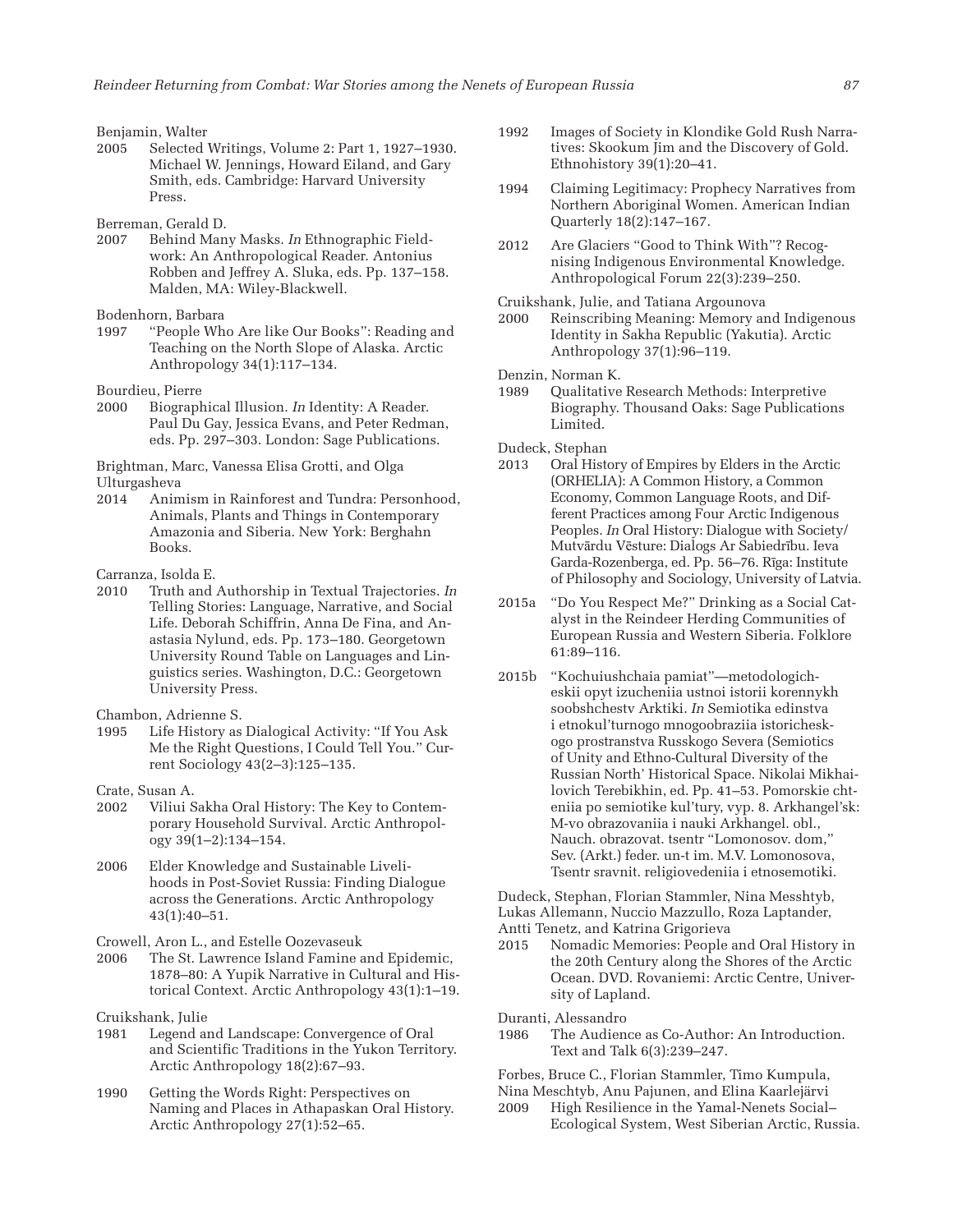Proceedings of the National Academy of Sciences 106(52):22041–22048.

Foucault, Michel

1979 What Is an Author? Screen 20(1):13–34.

Gal, Susan

2005 Language Ideologies Compared: Metaphors of Public/Private. Journal of Linguistic Anthropology 15(1):23–37.

Golovnev, Andrei V.

- 1997 Indigenous Leadership in Northwestern Siberia: Traditional Patterns and Their Contemporary Manifestations. Sergei Kan, trans. Arctic Anthropology 34(1):149–166.
- 2000 Wars and Chiefs among the Samoyeds and Ugrians of Western Siberia. *In* Hunters and Gatherers in the Modern World: Conflict, Resistance, and Self-Determination. Megan Biesele, Robert K. Hitchcock, and Peter P. Schweitzer, eds. Pp. 125–149. New York: Berghahn Books.

Golovnev, Andrei V., and Gail Osherenko

1999 Siberian Survival: The Nenets and Their Story. Cornell University Press.

Gorter, A. A., Waling T Gorter, and Mikhail N. Suprun

2005 Osvobozhdenie Vostochnogo Finnmarka, 1944–1945 = Frigjoringen av Ost-Finnmark 1944–1945. Arkhangel'sk-Vadse: Arkhangel'skiĭ Pomor.

Gorter-Gronvik, Waling T., and Mikhail N. Suprun

- 2000a Ethnic Minorities and Warfare at the Arctic Front 1939–45. The Journal of Slavic Military Studies 13(1):127–142.
- 2000b Vzgliad Istorikov. *In* Nenetskii Krai: Skvoz' V'iugi Let: Ocherki. Stat'i. Dokumenty. Khronika. Pp. 326–329. Arkhangel'sk: Pomorskii Gosudarstvennyi Universitet imeni M.V. Lomonosova.

Grele, Ronald J.

- 1975 A Surmisable Variety: Interdisciplinarity and Oral Testimony. American Quarterly 27(3):275–295.
- 1998 Movement without Aim: Methodological and Theoretical Problems in Oral History. *In* The Oral History Reader. Robert Perks and Alistair Thomson, eds. Pp. 38–52. London: Routledge.
- 2007 Reflections on the Practice of Oral History: Retrieving What We Can from an Earlier Critique. Suomen Antropologi: Journal of the Finnish Anthropological Society 32(4):11–23.

Herzfeld, Michael

1997 Cultural Intimacy: Social Poetics in the Nation-State. New York: Routledge.

Humphrey, Caroline

1994 Remembering an "Enemy": The Bogd Khaan in Twentieth-Century Mongolia. *In* Memory, History and Opposition under State Socialism. Rubie S. Watson, ed. Pp. 21–44. Santa Fe: School of American Research Press.

Ingold, Tim

- 2014 That's Enough about Ethnography! HAU: Journal of Ethnographic Theory 4(1):383–395.
- Jaago, Tiiu, and Ene Kõresaar
- 2008 Complementarity of Sources in Studying Adaptation: An Oral History Viewpoint. Folklore 39:17–38.

Joyner, Charles W.

1979 Oral History as Communicative Event A Folkloristic Perspective. Oral History Review 7(1):47–52.

Kanev, Iurii

- 2010 Olennaia Armiia (The Reindeer Army). Nar'ian-Mar: Tipografiia no. 2.
- 2015 Pervye Prizyvy Nentsev v Krasnuiu Armiiu. 1939–1940 Gg. Mir Korennykh Narodov - Zhivaia Arktika, Zhurnal Assotsiatsii Korennykh Malochislennykh Narodov Severa, Sibiri i Dal'nego Vostoka Rossiiskoi Federatsii 32:49–51.

Khanzerova, Irina

2009 Mīūd' Ten: Argish: Pamīāti 20-Letiīū Assofsiafsii Nene͡tskogo Naroda "I ͡Asavėĭ," 80-Leti͡ıu Nenefskogo Avtonomnogo Okruga Posviashchaets͡ıa. Arkhangel'sk: OAO IPP "Pravda Severa."

Kostina, R. V., ed.

- 2010 Kniga Pamīāti: Nenetskiĭ Avtonomnyĭ Okrug. Naŕ͡ıan-Mar: Nene͡tskiĭ kraevedcheskiĭ muzeĭ.
- Kotkin, A. S.
- 2000 Soldaty Na Nartakh. In Nenetskii Krai: Skvoz' V'iugi Let: Ocherki. Stat'i. Dokumenty. Khronika. V.F. Tolkachev, ed. Pp. 317–325. Arkhangel'sk: Pomorskii Gosudarstvennyi Universitet imeni M.V. Lomonosova.

Kyzïurov, L. A., and I. V. Bukina

2005 "Sdano Chastiam RKKA 1080 . . . Olenei, Vse Boitsy i Vse Imushchestvo Eshelona . . ." Iz Dnevnikov Komissara Olenevodcheskogo Otriada RKKA A.N. Smirnykh. 1941–1942 Gg. "Otechestvennye Arkhivy" Nauchno-Prakticheskii Zhurnal 6:104–116.

Laptander, Roza

- 2014 Processes of Remembering and Forgetting: Tundra Nenets' Reminiscences of the 1943 Mandalada Rebellions. Sibirica 13(3):22–44.
- 2017 Collective and Individual Memories: Narrations about the Transformations in the Nenets Society. Arctic Anthropology 54(1):22–31.

Leete, Art

2004 Invasion of Materialism into the Soviet North: Sedentarisation, Development of Professional Medicine and Hygiene in the 1920–40s. *In*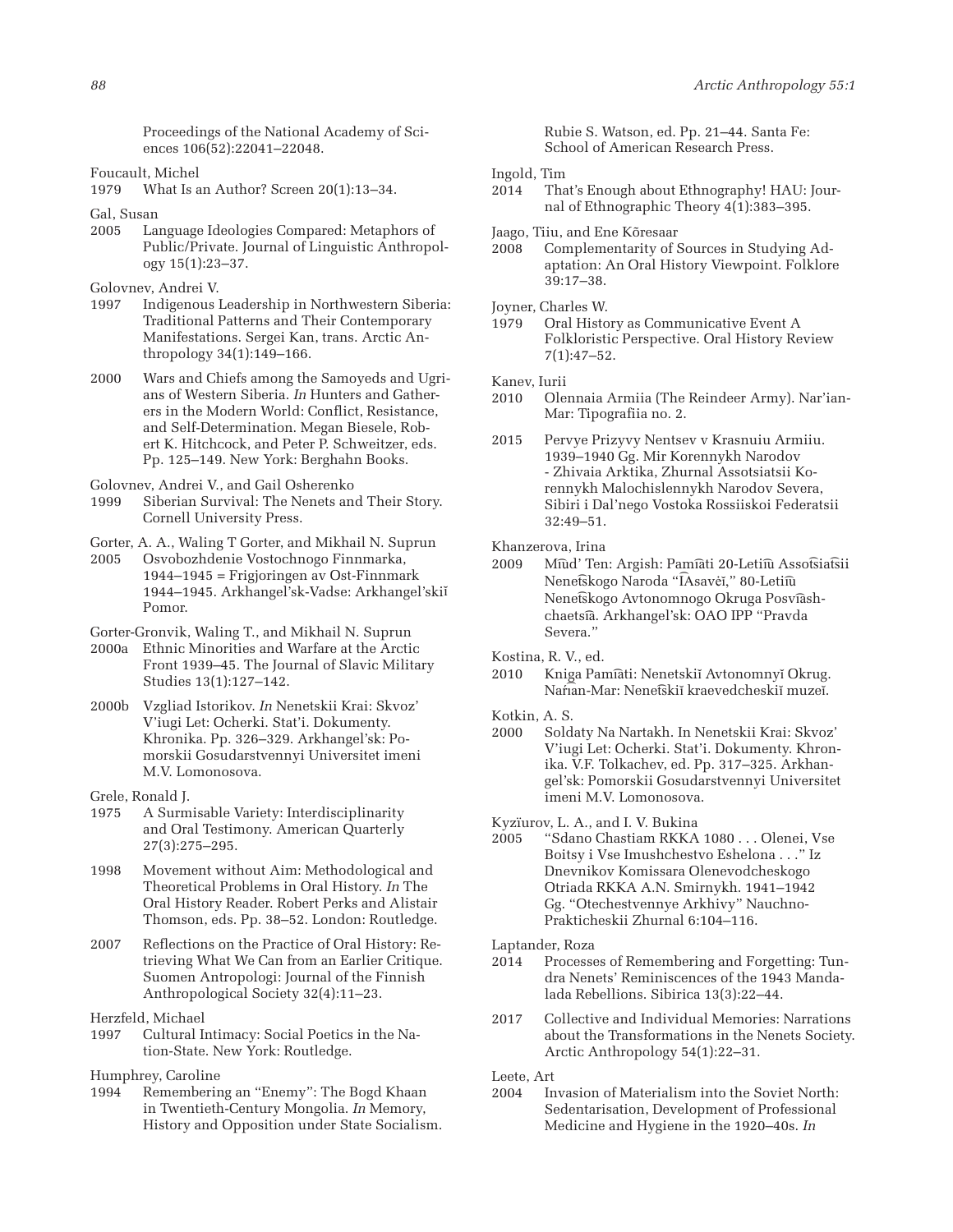Everyday Life and Cultural Patterns: International Festschrift for Elle Vunder. Ene Kõresaar and Art Leete, eds. Pp. 69–86. Studies in Folk Culture, vol. 3. Tartu: Tartu University Press

2005 Religious Revival as Reaction to the Hegemonization of Power in Siberia in the 1920s to 1940s. Asian Folklore Studies 64(2):233–245.

Lehtola, Veli-Pekka

2015 Second World War as a Trigger for Transcultural Changes among Sámi People in Finland. Acta Borealia 32(2):125–147.

di Leonardo, Micaela

- 1987 Oral History as Ethnographic Encounter. Oral History Review 15(1):1–20.
- Liarskaya, Elena V.
- 2004 Northern Residential Schools in Contemporary Yamal Nenets Culture. Sibirica 4(1):74–87.
- 2009 Settlement Nenets on the Yamal Peninsula: Who Are They? Folklore: Electronic Journal of Folklore 41:33–46.
- 2010 Women and the Tundra: Is There a Gender Shift on Yamal? Anthropology of East Europe Review 28(2):51–84.

Ljarskaja, Elena, and Stephan Dudeck

2012 Multiple Privacies: Nesting Spheres of Intimacy in Western Siberian Indigenous Lifestyles. *In* Revealing Privacy: Debating the Understandings of Privacy. Margherita Carucci, ed. Pp. 61–74. Frankfurt: Peter Lang.

Lukin, Karina

- 2005 Getting to Know about the Place of History among the Kolguev Nenets. *In* The Northern Peoples and States: Changing Relationships. Pp. 279–291. Studies in Folk Culture, 5. Tartu: Tartu University Press.
- 2012 Narrating the Last Shaman. *In* Mythic Discourses: Studies in Uralic Traditions. Pp. 355– 379. Helsinki: Finnish Literature Society.
- 2017 Leaving Novaȋa Zemlȋa. Narrative Strategies of the Resettlement of the Nenets. Arctic Anthropology 54(1):32–45.
- Maynes, Mary Jo, Jennifer L. Pierce, and Barbara Laslett 2008 Telling Stories: The Use of Personal Narratives in the Social Sciences and History. Ithaca: Cornell University Press.

Mazullo, Nuccio

2017 And People Asked: "We Want to Have Lakes to Fish!" and Lakes Were Given. Skolt Sámi Relocation after WWII in Finland. Arctic Anthropology 54(1):46–60.

Melnikova, Ekaterina

2007 Within and Beyond: Oral History in Russia. Elore 13(1):1–14.

Morrow, Phyllis

1995 On Shaky Ground: Folklore, Collaboration, and Problematic Outcomes. *In* When Our Words Return: Writing, Hearing, and Remembering Oral Traditions of Alaska and the Yukon. Phyllis Morrow and William Schneider, eds. Pp. 27–51. Logan: Utah State University Press.

Ong, Walter

- 1982 Orality and Literacy: The Technologization of the Word. London: Methuen.
- ORHELIA
- n.d. http://www.yasavey.org/index.php?option= com\_content&view=category&layout=blog& id=69&Itemid=200044.

Ortner, Sherry B.

1995 Resistance and the Problem of Ethnographic Refusal. Comparative Studies in Society and History 37(1):173–193.

Peltonen, Ulla-Maija, and Kirsti Salmi-Niklander

2007 Memory and Narration, Interdisciplinary Discussions of Oral History Methodology. Suomen Antropologi: Journal of the Finnish Anthropological Society, Special Issue: Memory and Narration—Oral History Research in the Northern European Context 32(4):4–10.

Perks, Robert, and Alistair Thomson

- 1998 The Oral History Reader. London: Routledge.
- Pimanov, A., and V. Petrova
- 1997 Mandala-34. Iamal'skii Meridian 2–3:25–31.

Portelli, Alessandro

2005 A Dialogical Relationship. An Approach to Oral History. Manish Jain, ed. Expressions. http:// www.swaraj.org/shikshantar/expressions\_ portelli.pdf.

Povoroznyuk, Olga, Joachim Otto Habeck, and Vigine Vaté

2010 Introduction: On the Definition, Theory, and Practice of Gender Shift in the North of Russia. Anthropology of East Europe Review 28(2):1–37.

Rethmann, Petra

- 2002 The Social Uses of History in the Russian Far East. Arctic Anthropology 39(1/2):122–133.
- Scott, James C.
- 1990 Domination and the Arts of Resistance. New Haven: Yale University Press.

Shmigel'skii, Leonid

2000 Molotovsk i Voina v Arktike. http://arcticwar. pomorsu.ru/sea/arcticwar2000/shmigelsky. html.

Simpkins, Maureen A.

2010 Listening between the Lines: Reflections on Listening, Interpreting and Collaborating with Aboriginal Communities in Canada. The Canadian Journal of Native Studies 30(2):209–214.